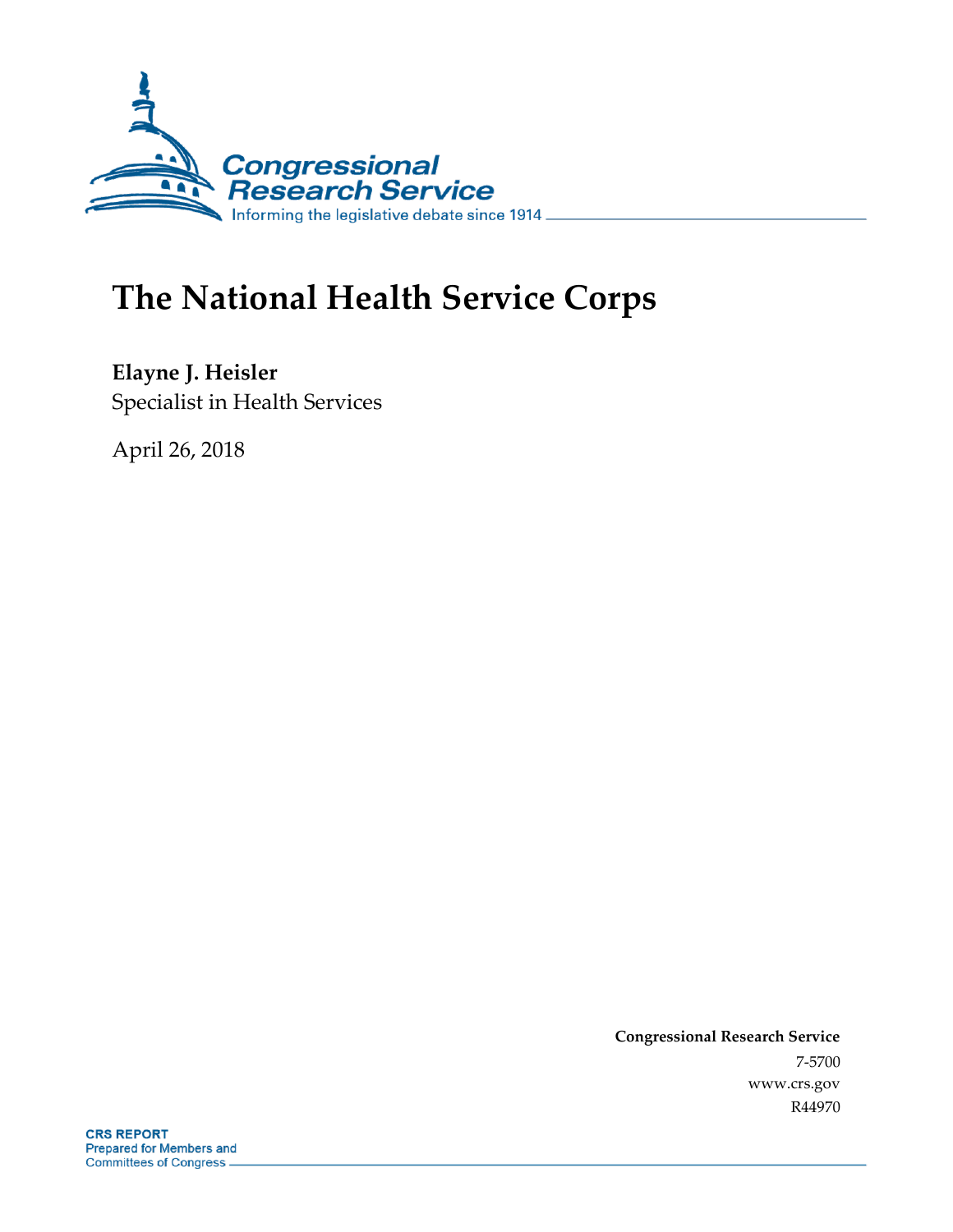## **Summary**

The National Health Service Corps (NHSC) provides scholarships and loan repayments to health care providers in exchange for a period of service in a health professional shortage area (HPSA). The program places clinicians at facilities—generally not-for-profit or government-operated that might otherwise have difficulties recruiting and retaining providers.

The NHSC is administered by the Health Resources and Services Administration (HRSA), within the Department of Health and Human Services (HHS). Congress created the NHSC in the Emergency Health Personnel Act of 1970 (P.L. 91-623), and its programs have been reauthorized and amended several times since then.

The Patient Protection and Affordable Care Act of 2010 (ACA; P.L. 111-148) permanently reauthorized the NHSC. Prior to the ACA, the NHSC had been funded with discretionary appropriations. The ACA created a new mandatory funding source for the NHSC—the Community Health Center Fund (CHCF), which was intended to supplement the program's annual appropriation. However, between FY2012 and FY2017, the CHCF entirely replaced the NHSC's discretionary appropriation. For FY2018, the NHSC received \$105 million from discretionary appropriations in P.L. 115-141 to support awards to expand and improve access to opioid and other substance use disorder treatment providers. The law also reserves \$30 million from the \$105 million for the new Rural Communities Opioid Response initiative administered by the Federal Office of Rural Health Policy within HRSA. For FY2018, CHCF funding represents 75% of the program's appropriation.

The CHCF is time-limited. Initially an appropriation from FY2011 through FY2015, the CHCF was subsequently extended in the Medicare Access and CHIP Reauthorization Act of 2015 (MACRA, P.L. 114-10) through FY2017 and then extended for an additional two years (i.e., through FY2019) in the Bipartisan Budget Act of 2018 (BBA 2018, P.L. 115-123).

From FY2011 through FY2017, the most recent year of final data available, the NHSC offered more than 39,000 loan repayment agreements and scholarship awards to individuals who have agreed to serve for a minimum of two years in a HPSA. In FY2017, the NHSC made 5,711 awards. The number of awards the NHSC makes is only one component of program size, because not all awardees are currently serving as NHSC providers; some are still completing their training (e.g., scholarship award recipients). As such, the NHSC also measures its field strength: the number of NHSC providers who are fulfilling a service obligation in a HPSA in a given year. In FY2017, total NHSC field strength was 10,179. NHSC providers are currently serving in a variety of settings throughout the entire United States and its territories. The majority of NHSC providers serve in outpatient settings, most commonly at federally qualified health centers.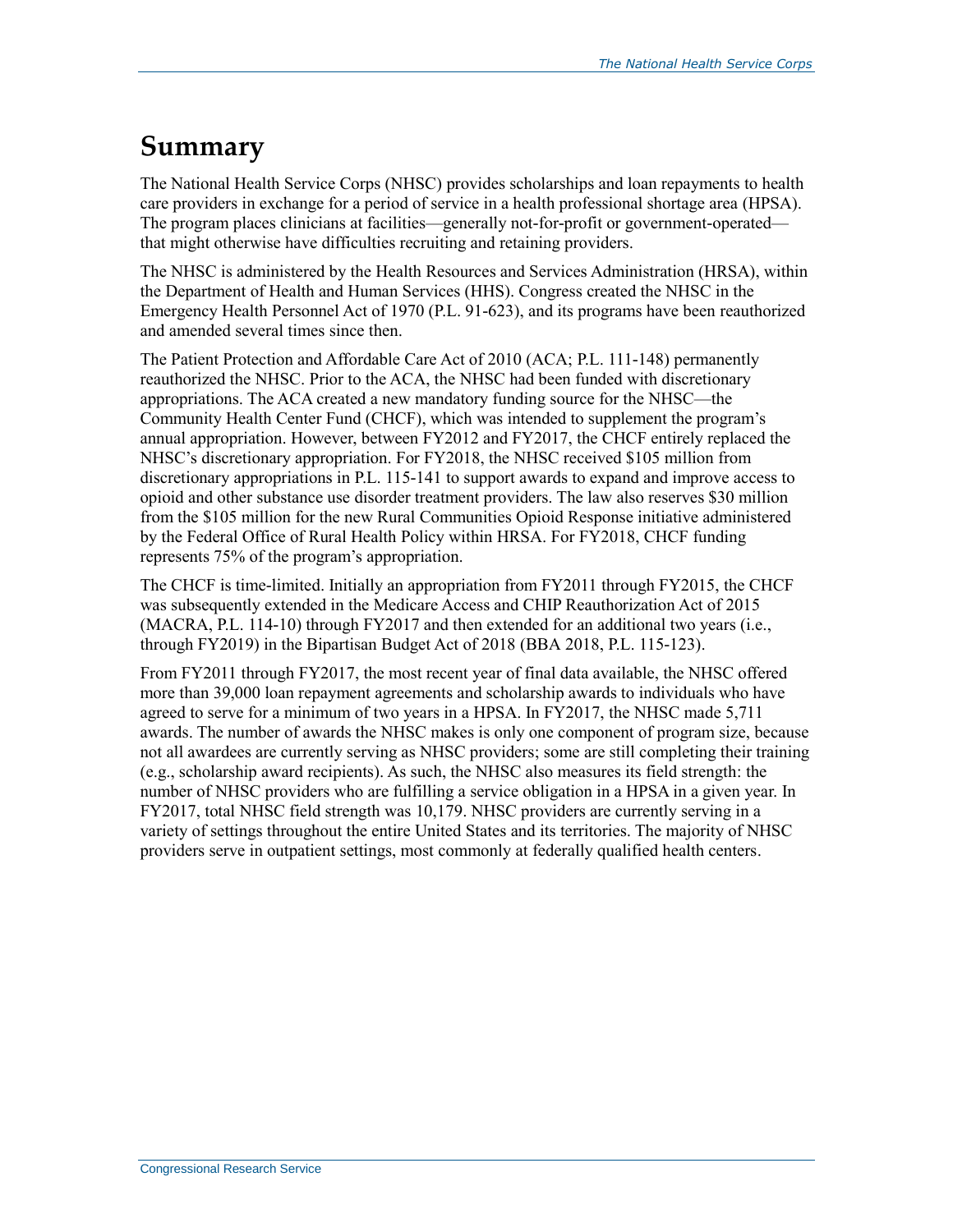## **Contents**

### **Figures**

### **Tables**

### Contacts

|--|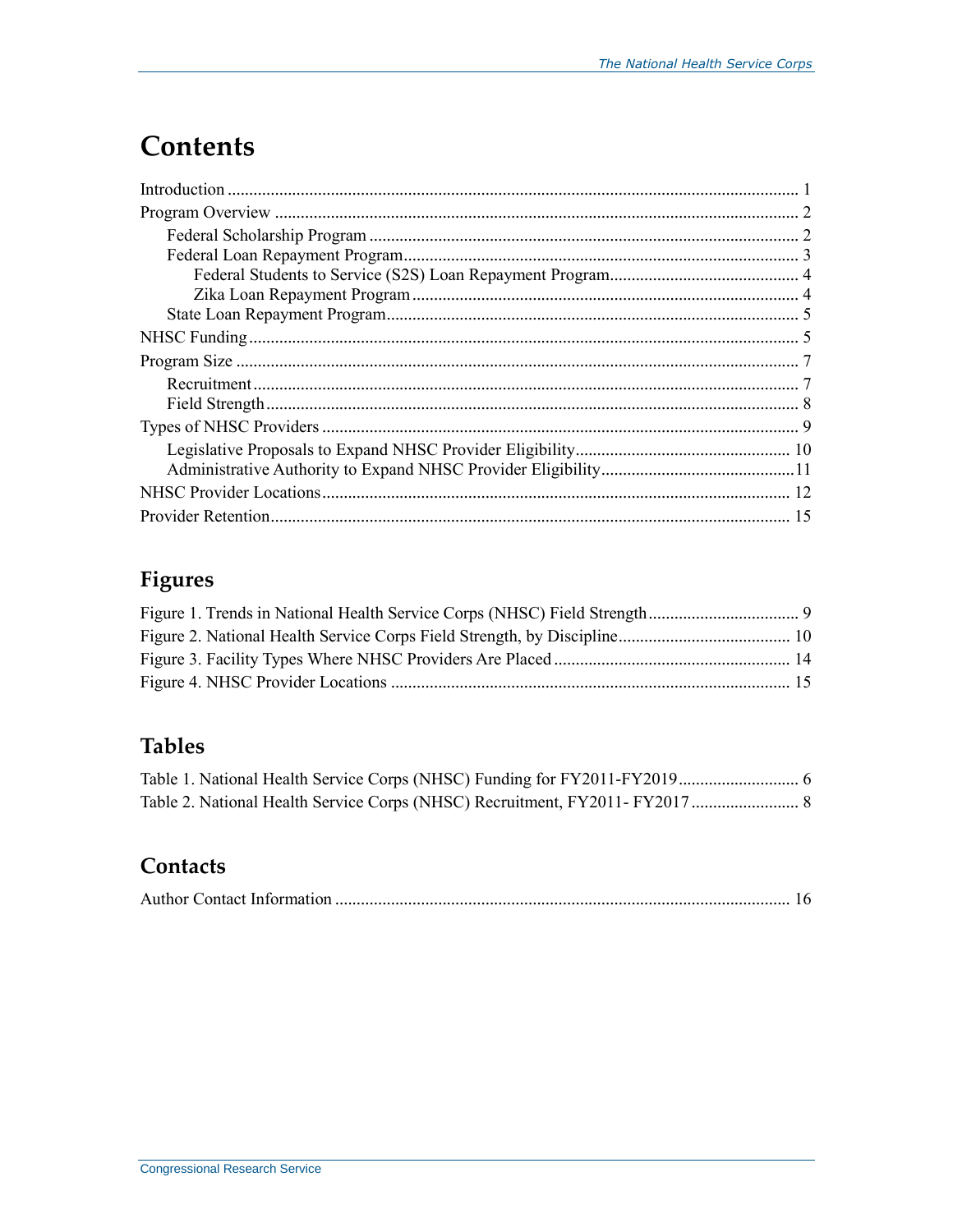## **Introduction**

The National Health Service Corps (NHSC) is a clinician recruitment and retention program that aims to reduce health workforce shortages in underserved areas. The NHSC has three components: (1) a federal scholarships program, (2) a federal loan repayment program, and (3) a state-operated loan repayment program. Under each of these programs, health providers receive either scholarships or loan repayments in exchange for a service commitment at an NHSCapproved facility located in a federally designated health professional shortage area (HPSA, see text box).<sup>1</sup> Participants in the state loan repayment programs may also serve in state-designated shortage areas; federal program participants may not. NHSC-approved facilities are generally nonprofit or government-operated (federal, state, local, and tribal) organizations that provide care to patients without regard for the patient's ability to pay.

The three NHSC programs are managed by the Bureau of Health Workforce (BHW) in the Health Resources and Service Administration (HRSA), an agency in the Department of Health and Human Services (HHS). The NHSC was created by the Emergency Health Personnel Act of 1970 to provide an adequate supply of trained health providers in federally designated HPSAs.<sup>2</sup> Since the program's inception, Congress has reauthorized and revised the program several times, with the most recent reauthorization included in the Patient Protection and Affordable Care Act [\(P.L. 111-148,](http://www.congress.gov/cgi-lis/bdquery/R?d111:FLD002:@1(111+148)) ACA). The ACA permanently reauthorized the NHSC, creating, among other things, a mandatory funding stream for the program and implementing a part-time option, which allows part-time service in exchange for an extended service commitment.<sup>3</sup>

This report provides an overview of the NHSC, including the program's funding, the number and types of providers the program supports, and the locations where they serve.

#### **Health Professional Shortage Areas (HPSAs)**

HPSAs are areas—rural or urban—with a shortage of primary medical care, dental, or mental health providers. Specific population groups (e.g., populations with unusually high needs for health services, as indicated by measures such as the poverty rate and the infant mortality rate) and specific facilities (e.g., a community health center, or a facility operated by the Indian Health Service) may also be designated as HPSAs.

The HPSA designation is made based on ratios of provider per population; the specified ratio may change, based on the type of HPSA (e.g., primary care or mental health). For example, an area may be designated a primary care HPSA if it has a full-time equivalent primary care physician ratio of at least 3,500 patients for each primary care physician, or has a ratio of between 3,500 to 3,000 patients for each primary care physician and has a population with high health care needs.

HPSA scores range from 0 to 25 (26 for dental HPSAs), with a higher score indicating greater shortages.

**Source:** Health Resources and Services Administration, Shortage Designation: Health Professional Shortage Areas & Medically Underserved Areas/Populations, at https://bhw.hrsa.gov/shortage-designation.

 $<sup>1</sup>$  NHSC providers supported by the federal programs must serve at an NHSC-approved service site; time spent at an</sup> unapproved site, even if that site is within a health professional shortage area (HPSA), does not count toward the clinician's service commitment. See U.S. Department of Health and Human Services, Health Resources and Services Administration, *National Health Service Corps Loan Repayment Program*, https://nhsc.hrsa.gov/loanrepayment/ lrpapplicationguidance.pdf, p. 30.

 $^{2}$  P.L. 91-623 was enacted on December 31, 1970. The NHSC is authorized in Sections 331-338 of the Public Health Service Act (PHSA) (42 U.S.C. §254d et. seq.). The federal regulation states the purpose of the loan repayment (42 C.F.R. §62.21) and the scholarship program (42 C.F.R. §62.1).

<sup>3</sup> For additional changes included in the Affordable Care Act, see CRS Report R41278, *Public Health, Workforce, Quality, and Related Provisions in ACA: Summary and Timeline*.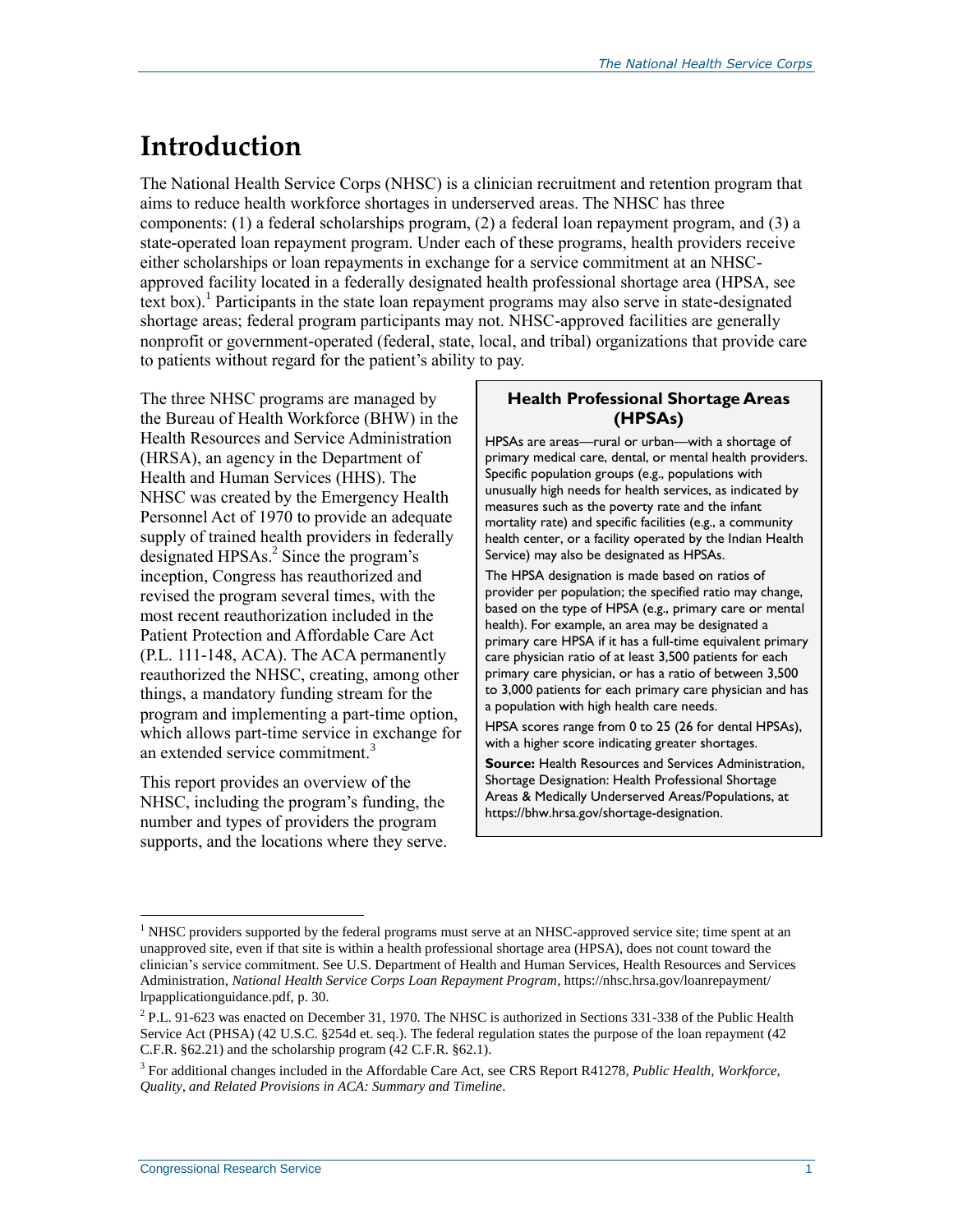## **Program Overview**

The NHSC consists of three programs: (1) a federal scholarships program, (2) a federal loan repayment program, and (3) a state-operated loan repayment program. The federal scholarship program provides scholarships in exchange for a service commitment at the end of a recipient's education, including any training required before licensure. The two loan repayment programs provide clinicians with loan repayment in exchange for an immediate service commitment.<sup>4</sup> HRSA administers the federal scholarship and loan repayment programs and provides funds to states. States match these funds to operate state loan repayment programs. The largest program is the federal loan repayment program, followed by the state loan repayment program, and then the scholarship program.

The section below describes these three programs. The discussion focuses on program differences; however, the programs share a number of common elements. Specifically, all three programs require a minimum service commitment of two years in a HPSA.<sup>5</sup> All are restricted to U.S. citizens or U.S. nationals, $6$  and all provide awards that are exempt from federal income and employment taxes. In addition, all three programs allow physicians,  $\phi$  dentists, physician assistants, nurse midwives, and nurse practitioners to participate, but the loan repayment programs also permit additional provider types to participate.<sup>8</sup> The three program types are described below; **[Table 2](#page-10-0)** presents data on the number of awards made under each of these programs.

### **Federal Scholarship Program**

The NHSC Scholarship Program is established in Section 338A of the Public Health Service Act (PHSA). 9 It provides scholarships—including tuition, reasonable education expenses, and a monthly living stipend—to individuals enrolled full-time in specified education programs at a fully accredited U.S. school.<sup>10</sup> Eligible schools/programs include medical schools (allopathic and osteopathic), physician assistant programs, dental schools, and advance practice nursing schools. Individuals must agree to complete their training (including residency training or required clinical hours, where applicable) in *primary care*. <sup>11</sup> For each year of scholarship support received (or

<sup>&</sup>lt;sup>4</sup> PHSA Section 338G authorizes a fourth program that would provide a \$25,000 loan to an NHSC member in exchange for two-years of service in a HPSA in private practice. This program has never been implemented.

<sup>&</sup>lt;sup>5</sup> Some individuals may serve more than two years. For example, some may serve part-time in exchange for an extended service commitment and some may extend their commitment upon receiving a continuation award, which entails additional scholarship or loan repayment in exchange for an extended commitment. See U.S. Department of Health and Human Services, Health Resources and Services Administration, "National Health Service Corps," http://nhsc.hrsa.gov/.

 $^6$  U.S. nationals are individuals born in certain U.S. territories.

<sup>&</sup>lt;sup>7</sup> Physicians include individuals who have graduated from allopathic medical schools, which award Medical Doctor (MD) degrees and osteopathic medical schools which grant Doctors of Osteopathy (DO) degrees.

<sup>&</sup>lt;sup>8</sup> For example, the federal loan repayment program permits mental and behavioral health providers and dental hygienists to participate. The state loan repayment program allows these additional providers and permits states to designate additional provider types as eligible based on the state's workforce needs.

<sup>&</sup>lt;sup>9</sup> 42 U.S.C. §2541.

<sup>&</sup>lt;sup>10</sup> Individuals who attend foreign medical schools are not eligible for the NHSC scholarship program.

 $11$  For physicians, this is defined as family medicine, general internal medicine, general pediatrics,

obstetrics/gynecology, general psychiatry, and joint programs in a combination of these specialties (e.g., internal medicine/pediatrics). For nurses, this is defined as adult medicine, family medicine, geriatrics, primary care pediatrics, psychiatric-mental health, or women's health. For dentists, this is defined as general practice dentistry, advanced (continued...)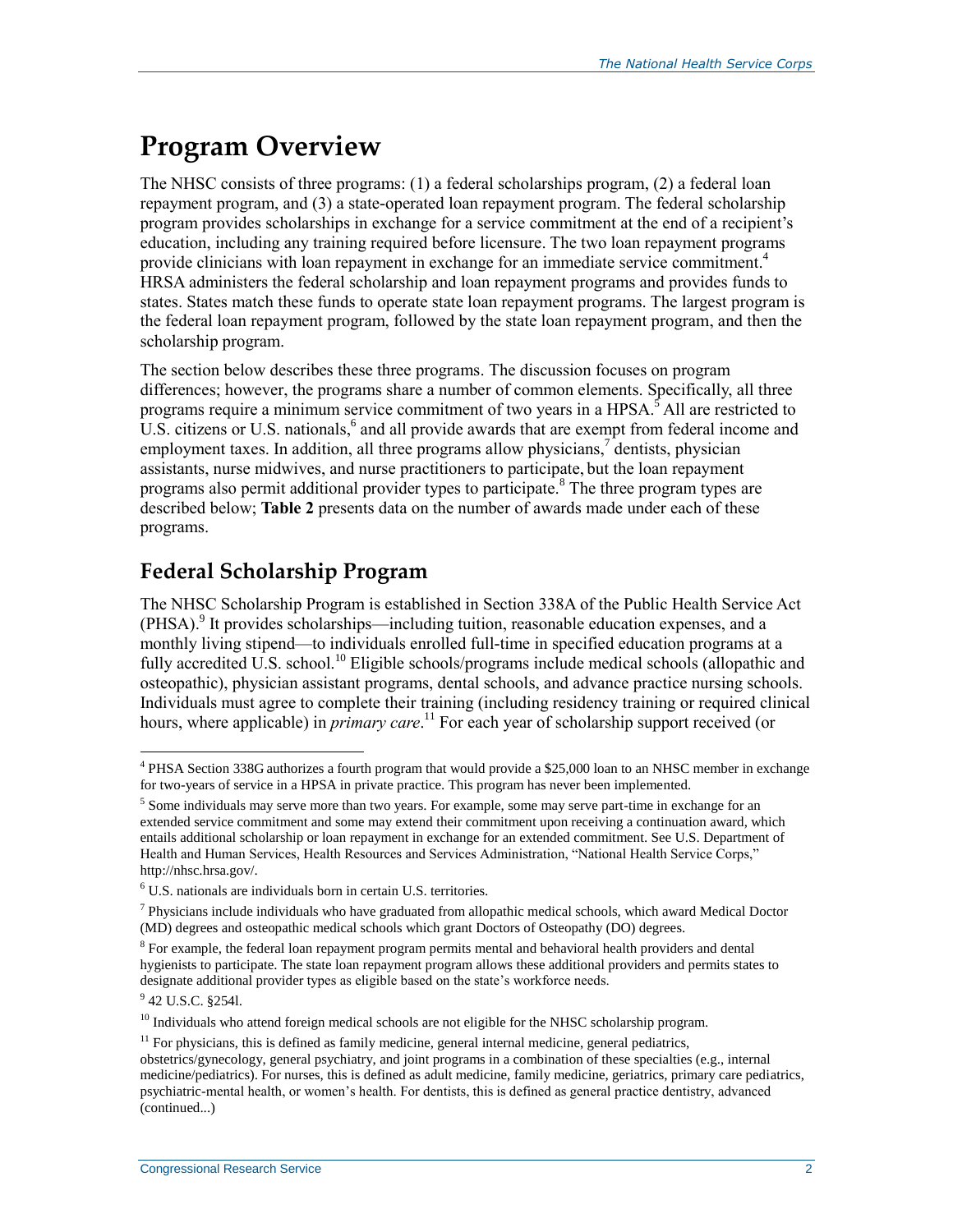partial year after the first year), students must agree to provide an additional year of service in a HPSA. For example, if a full-time service scholar receives three years of scholarship support the scholar would owe three years of full-time service at an approved facility. The number of school years of NHSC scholarship support received by the scholar may not exceed four school years.<sup>12</sup> As such, through the scholarship program, the maximum required years of full-time service at an approved facility is four years.

NHSC scholars begin their service commitment upon the completion of training, including any advance clinical training needed for licensure (e.g., primary care residency for physicians). Participants must also have obtained a professional license, certificate, or registration before beginning their service commitment. NHSC scholars must fulfill their service commitment on a full-time basis and are required to fulfill their service commitment in a HPSA of "greatest need." Each year HRSA determines the HPSA score indicative of "greatest need." For example, from October 1, 2016, through September 30, 2017, NHSC scholars must work at NHSC-approved service sites with a HPSA score of 17 or above for their discipline (e.g., a dental scholar is required to serve in an area with a dental HPSA score above  $17$ ).<sup>13</sup> Individuals participating in the federal loan repayment program may serve part-time and may serve in areas with lower HPSA scores, but scholars may not. At the end of their service commitment, scholars may apply for continuation awards through the loan repayment program if they still have educational debt remaining and are willing to continue service at an NHSC-approved facility.

#### **Federal Loan Repayment Program**

The NHSC Federal Loan Repayment Program is authorized in PHSA Sections 331(i) and 338B.<sup>14</sup> In addition to the list of providers who may participate in the scholarship program, dental hygienists and behavioral/mental health providers may also receive loan repayment.<sup>15</sup> Loan repayment recipients must have a license or certificate needed to practice and must be employed or have accepted an offer to be employed at an NHSC-approved work site. Loan repayment is available only for "qualifying educational debt," which means principal, interest, and related expenses of outstanding government and private student loans obtained for undergraduate or

l

<sup>(...</sup>continued)

education in general dentistry, pediatric dentistry, and public heath dentistry.

<sup>12</sup> U.S. Department of Health and Human Services, Health Resources and Services Administration, *NHSC Scholarship Program, School Year 2017-2018 Application & Program Guidance,* p. 10, https://nhsc.hrsa.gov/downloads/ spapplicationguide.pdf.

<sup>&</sup>lt;sup>13</sup> Each year, the NHSC uses HPSA scores to determine where NHSC scholars will be placed. For example, from October 1, 2016, through September 30, 2017, NHSC scholars must work at NHSC-approved service sites with a HPSA score of 17 or above for their discipline. U.S. Department of Health and Human Services, Health Resources and Services Administration, *NHSC Scholarship Program, School Year 2017-2018 Application & Program Guidance,*  https://nhsc.hrsa.gov/downloads/spapplicationguide.pdf. Severity of need is determined by a scoring process that the Secretary applies to each designated area. A high-need HPSA is defined as a HPSA score of 14 or above; the higher the score, the greater the need for an NHSC clinician. U.S. Department of Health and Human Services, Health Resources and Services Administration, *National Health Service Corps Loan Repayment Program, FY2017,* January 2017, pp. 16-17.

<sup>14</sup> 42 U.S.C. §254d(i), as amended, and 42 U.S.C. §254*l*-1, as amended, and respectively.

<sup>&</sup>lt;sup>15</sup> A behavioral/mental health worker in the NHSC may be a licensed clinical social worker, licensed professional counselor, health service psychologist, marriage and family therapist, physician (e.g., a psychiatrist, including child and adolescent psychiatrists), nurse practitioner (i.e., a psychiatric nurse specialist), or physician assistant (e.g., mental health and psychiatry). See U.S. Department of Health and Human Services, Health Resources and Services Administration, *National Health Service Corps Loan Repayment Program, FY2017,* January 2017, pp. 10-17, https://nhsc.hrsa.gov/loanrepayment/lrpapplicationguidance.pdf.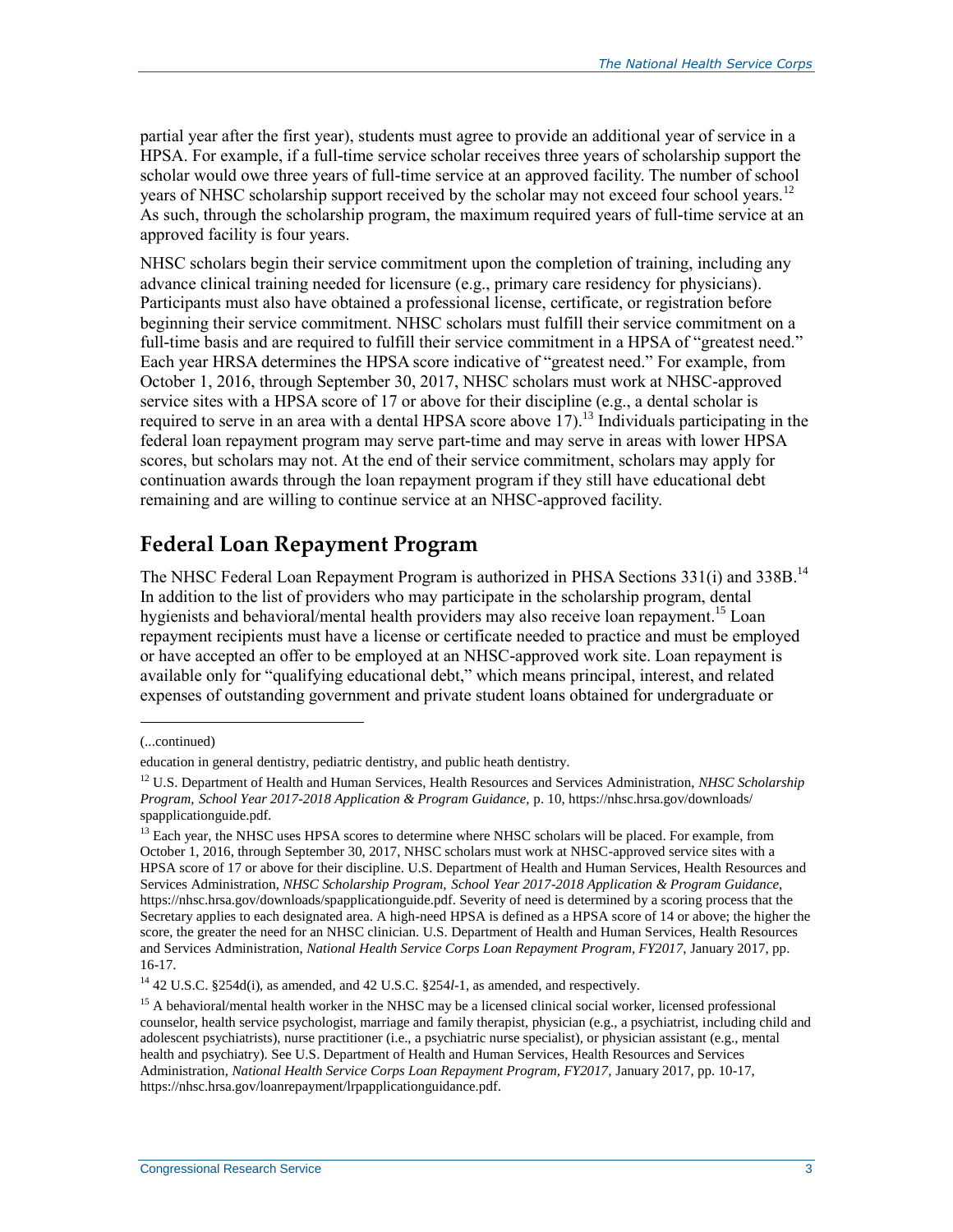graduate education for tuition, along with reasonable educational and living expenses.<sup>16</sup> Federal loan repayors have a two-year service commitment, which they may fulfill full-time for two years or part-time for four.

The amount of loan repayment received varies based on the HPSA score of the site where the loan repayor is employed. For full-time service at an approved site with a HPSA score of 14 or above, a loan repayor may receive amounts up to \$50,000 for an initial two-year obligation.<sup>17</sup> Individuals serving at a site with a HPSA score of 13 or lower may receive up to \$30,000 for an initial two years of service. Loan repayment recipients may apply for continuation awards if they have educational debt at the end of their two-year loan repayment commitment. Continuation awards are awarded in one-year intervals, and individuals may apply for and receive continuation awards as long as they have qualifying educational debt and remain employed at an NHSCapproved site.

#### **Federal Students to Service (S2S) Loan Repayment Program**

In 2012, HRSA used the authority in PHSA Section  $338B^{18}$  to establish a new program within the federal loan repayment program called the Students to Service (S2S) Loan Repayment Program. The S2S program provides assistance of up to \$120,000 to medical students (allopathic and osteopathic) in their final year of medical school. In return, S2S program recipients must complete an approved primary care residency<sup>19</sup> and undertake their required NHSC service in a HPSA of the greatest need for at least three years (full-time) or six years (half-time).<sup>20</sup> S2S repayors may also complete a one-year fellowship in geriatrics after their primary care residency and before beginning their service commitment.<sup>21</sup>

#### **Zika Loan Repayment Program**

 $\overline{a}$ 

In 2016, HRSA made loan repayment awards through a new program funded by the Zika Response and Preparedness Appropriations Act (P.L. 114-223).<sup>22</sup> This program provides up to \$70,000 in loan repayment in exchange for a three-year service commitment at NHSC approved

<sup>16</sup> U.S. Department of Health and Human Services, Health Resources and Services Administration, *National Health Service Corps Loan Repayment Program, FY2017,* January 2017, p. 7, https://nhsc.hrsa.gov/loanrepayment/ lrpapplicationguidance.pdf.

<sup>&</sup>lt;sup>17</sup> Severity of need is determined by a scoring process that the Secretary applies to each designated area. A high-need HPSA is defined as a HPSA score of 14 or above; the higher the score, the greater the need for an NHSC clinician. U.S. Department of Health and Human Services, Health Resources and Services Administration, *National Health Service Corps Loan Repayment Program, FY2017,* January 2017, pp. 16-17.

<sup>&</sup>lt;sup>18</sup> 42 U.S.C. §254*l*1(a)(2) requires the Secretary to establish an NHSC loan repayment program to recruit health professionals as needed.

<sup>&</sup>lt;sup>19</sup> Students must complete a residency in family practice, general internal medicine, general pediatrics, general psychiatry, obstetrics-gynecology, internal medicine/family practice, or internal medicine/pediatrics.

<sup>&</sup>lt;sup>20</sup> In FY2017, for the S2S Program, sites with HPSAs scores of 14 or above are determined to be of high-need. See U.S. Department of Health and Human Services, Health Resources and Services Administration, *National Health Service Corps, Students to Service Loan Repayment Program, FY2017,* https://nhsc.hrsa.gov/loanrepayment/ studentstoserviceprogram/applicationguidance.pdf, p. 5.

<sup>21</sup> U.S. Department of Health and Human Services, Health Resources and Services Administration, *National Health Service Corps, Students to Service Loan Repayment Program, FY2017*, https://nhsc.hrsa.gov/loanrepayment/ studentstoserviceprogram/applicationguidance.pdf, pp. 6-7.

<sup>&</sup>lt;sup>22</sup> The Zika Response and Preparedness Appropriations Act (P.L. 114-223) allocated \$6 million for loan repayment awards.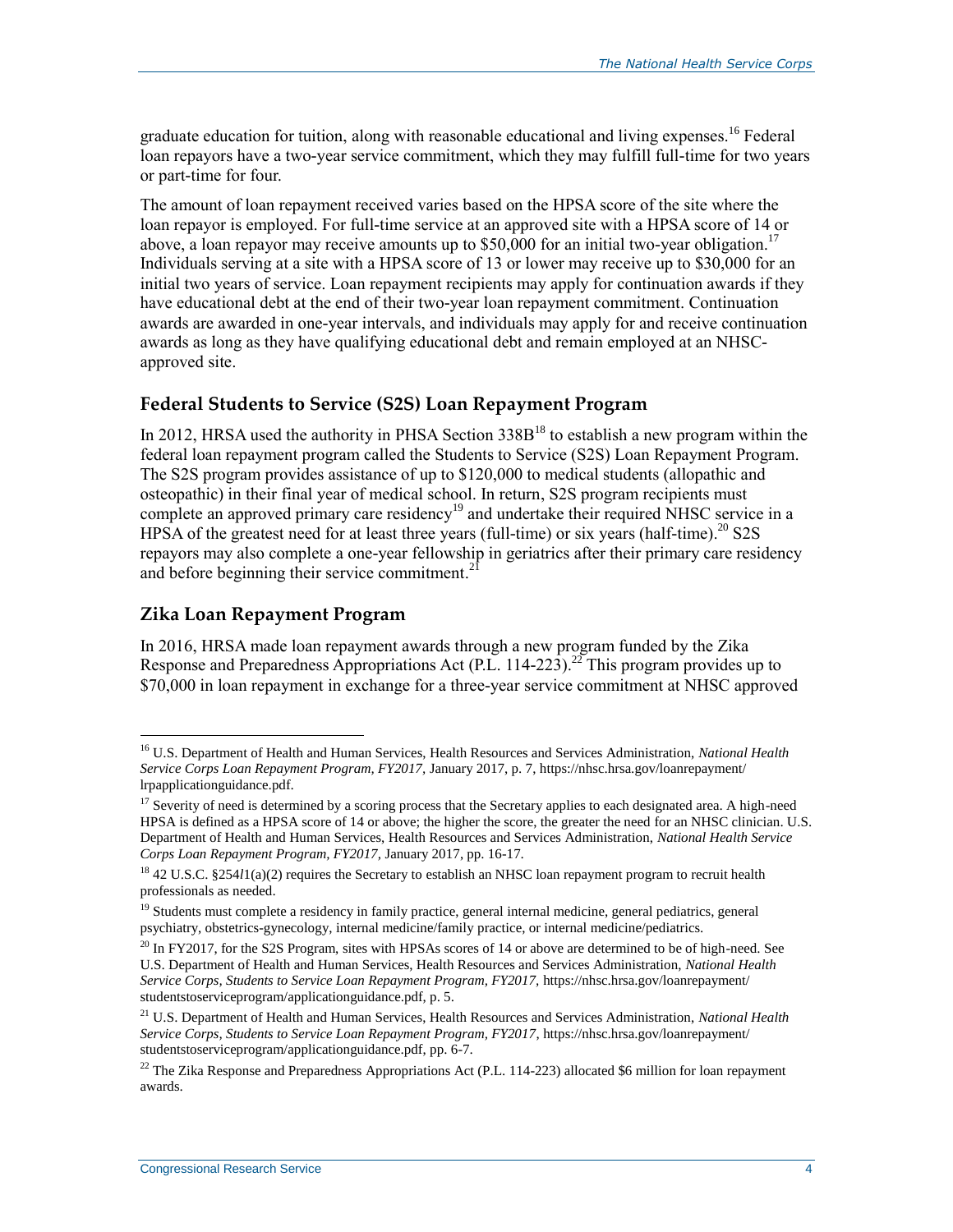sites in Puerto Rico or other U.S. territories affected by Zika.<sup>23</sup> Health professionals eligible for the federal loan repayment program are also eligible for this program. Licensed professionals in medical specialties and allied health fields who may be able to provide Zika-related care (e.g., physical therapy and certain medical specialties) are also eligible.<sup>24</sup>

#### **State Loan Repayment Program**

The state loan repayment program is authorized in PHSA Section 338I.<sup>25</sup> The program is similar to the Federal Loan Repayment Program, except that (1) it is a matching grant between the state and the NHSC, (2) states may choose to expand or contract the types of clinicians who are eligible to participate in their program, and (3) states may require more than two years of service in exchange for loan repayment. For example, states have the option of addressing their unique workforce needs by making additional types of professionals eligible, such as registered nurses and pharmacists, although neither of these provider types are eligible to participate in the federal loan repayment program. State loan repayors must provide care in a HPSA in exchange for their award, but states determine the approved service sites for their programs. State loan repayment participants must also serve two years as an initial commitment, but states may require longer minimum service commitments or may vary the service commitment length by provider type. State loan repayment recipients may fulfill their service commitments on a full- or part-time basis.

## <span id="page-7-0"></span>**NHSC Funding**

 $\overline{a}$ 

The amount of total funds that the NHSC receives determines the number of awards that the program can make. Historically, the NHSC had been exclusively funded as part of HRSA's discretionary appropriation. However, that is no longer the case, as the program is now funded by the mandatory Community Health Center Fund (CHCF).The ACA created the CHCF and provided mandatory funding for it over a five-year period (FY2011-FY2015).<sup>26</sup> The fund was intended to supplement the NHSC budget; however, from FY2012 to FY2017, it made up the entirety of the program's funding. The CHCF was initially set to expire at the end of FY2015; however, it was extended for two years (FY2016 and FY2017) as part of the Medicare Access and CHIP Reauthorization Act of 2015 (MACRA, [P.L. 114-10,](http://www.congress.gov/cgi-lis/bdquery/R?d114:FLD002:@1(114+10)) CHIP is the State Children's Health Insurance Program).<sup>27</sup> At the start of FY2018, no mandatory funds had been appropriated for the

 $^{23}$  For information on awards made under this program, see U.S. Department of Health and Human Services, Health Resources and Services Administration, "HRSA Awards \$7M to Workforce Programs to Combat Zika," press release, July 26, 2017, https://www.hrsa.gov/about/news/press-releases/hrsa-awards-seven-million-to-workforceprograms.html.

<sup>&</sup>lt;sup>24</sup> The full list of eligible professions for this program is available at U.S. Department of Health and Human Services, Health Resources and Services Administration, "NHSC Zika Loan Repayment Program," https://nhsc.hrsa.gov/ loanrepayment/zikainitiative.html.

<sup>&</sup>lt;sup>25</sup> PHSA Section 338I(a)(2) (42 U.S.C. §254q-1) authorizes the Secretary to make grants to states for the NHSC State Loan Repayment program provided that a state agency agrees to administer the program. Within 42 C.F.R. §62.54, the state agencies administering the State Loan Repayment Program must comply with regulations to ensure that their health workforce meets requirements for training, placement in medically underserved areas, and comparability to the NHSC Federal Loan Repayment Program, among other things. For program guidance, see HHS, *State Loan Repayment Contacts*, http://nhsc.hrsa.gov/loanrepayment/stateloanrepaymentprogram/contacts.html.

<sup>&</sup>lt;sup>26</sup> The NHSC also received two years of funding in FY2009 and FY2010 as part of the American Recovery and Reinvestment Act of 2009. For more information, see CRS Report R40181, *Selected Health Funding in the American Recovery and Reinvestment Act of 2009*.

<sup>27</sup> CRS Report R43962, *The Medicare Access and CHIP Reauthorization Act of 2015 (MACRA; P.L. 114-10)*. CHIP is (continued...)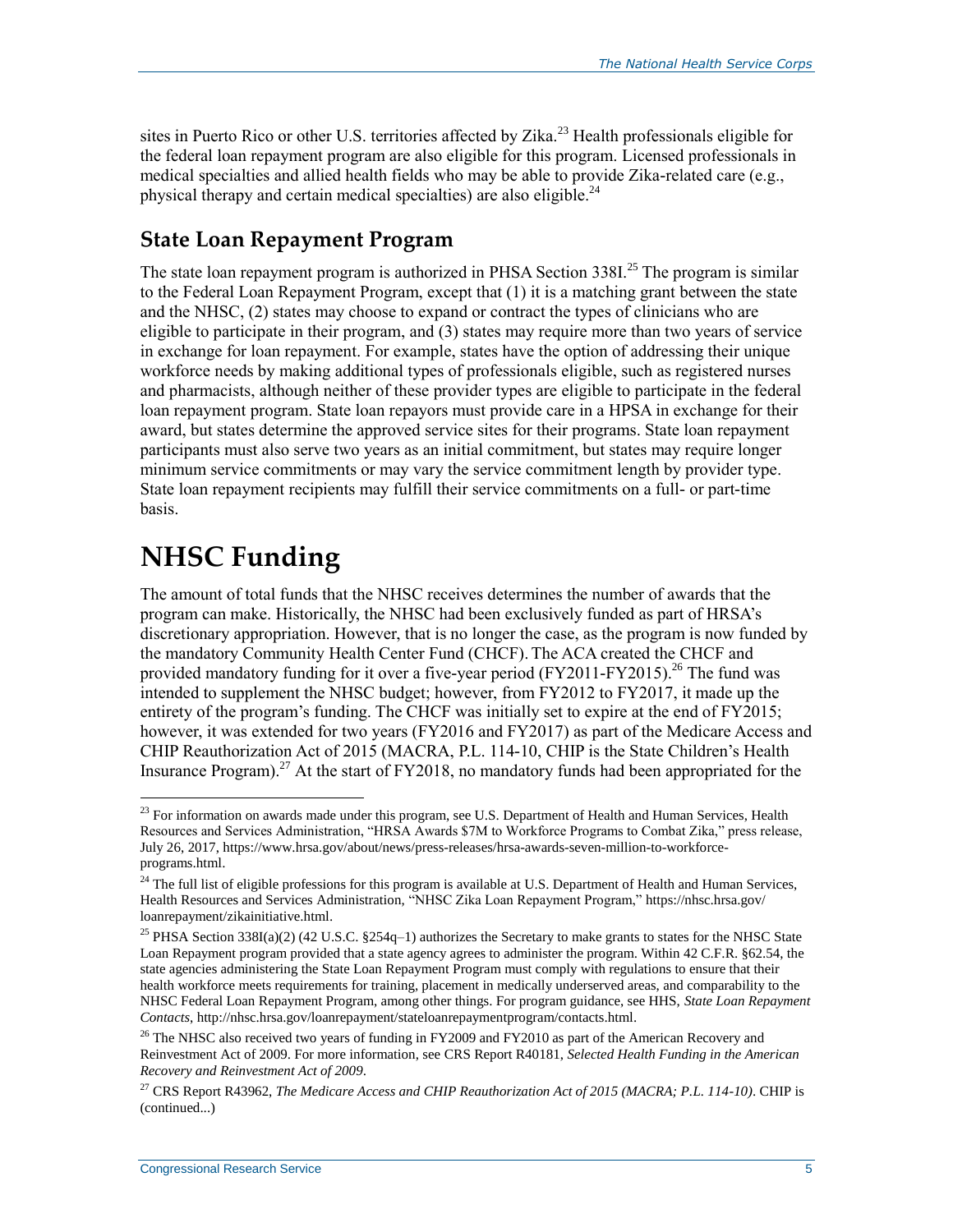NHSC; however, a temporary extension (P.L. 115-96) ultimately provided mandatory funding for the first two quarters of FY2018, and the Bipartisan Budget Act of 2018 (BBA 2018, [P.L. 115-](http://www.congress.gov/cgi-lis/bdquery/R?d115:FLD002:@1(115+123)) [123\)](http://www.congress.gov/cgi-lis/bdquery/R?d115:FLD002:@1(115+123)) later provided full-year funding for FY2018 and FY2019. Amounts provided by the CHCF have also been reduced in some years as part of the mandatory spending sequester (pursuant to the Balanced Budget and Emergency Deficit Control Act of 1985, as amended).<sup>28</sup> Although the program had not received discretionary appropriations from FY2012 through FY2017, it received \$105 million in FY2018 in P.L. 115-141 , with funds directed toward supporting health care providers who provide opioid and other substance use disorder treatment in HPSAs.

**[Table 1](#page-8-0)** presents funding provided for the program between FY2011 and FY2019—though amounts for FY2019 are subject to change. The table also shows the percentage of funding that comes from discretionary and mandatory sources. For FY2019, the table shows mandatory amounts already appropriated for the program, but readers should note that the FY2019 President's budget requested providing discretionary, rather than mandatory, funding for the program in that year.

| <b>Funding by</b><br><b>Fiscal Year</b> | <b>2011</b>       | 2012  | 2013               | 2014               | 2015               | 2016               | 2017   | 2018               | 2019               |
|-----------------------------------------|-------------------|-------|--------------------|--------------------|--------------------|--------------------|--------|--------------------|--------------------|
| Discretionary                           | \$25 <sup>a</sup> |       |                    |                    |                    |                    |        | \$105 <sup>b</sup> |                    |
| Mandatory                               | \$290             | \$295 | \$300 <sup>c</sup> | \$305 <sup>d</sup> | \$310 <sup>e</sup> | \$310 <sup>f</sup> | \$310s | \$310 <sup>h</sup> | \$310 <sup>i</sup> |
| <b>Final</b>                            | \$315             | \$295 | \$285              | \$283              | \$287              | \$310              | \$289  | \$415              | TBD                |
| % Mandatory                             | 92%               | 100%  | 100%               | 100%               | 00% ا              | 100%               | 100%   | 75%                | TBD                |

<span id="page-8-0"></span>**Table 1. National Health Service Corps (NHSC) Funding for FY2011-FY2019**

(Dollars in millions)

**Sources:** Table prepared by CRS based on information from U.S. Department of Health and Human Services, Health Resources and Services Administration, *Justification of Estimations for Appropriations Committees,* Rockville, MD, *volumes* FY2013 through FY2019*.* 

**Notes:** Abbreviations in the table notes: ACA = Patient Protection and Affordable Care Act of 2010 [\(P.L. 111-](http://www.congress.gov/cgi-lis/bdquery/R?d111:FLD002:@1(111+148)) [148,](http://www.congress.gov/cgi-lis/bdquery/R?d111:FLD002:@1(111+148)) as amended); ARRA = American Recovery and Reinvestment Act of 2009 (P.L. 111-5); BBA 2018 = Bipartisan Budget Act of 2018 [\(P.L. 115-123\)](http://www.congress.gov/cgi-lis/bdquery/R?d115:FLD002:@1(115+123)); BBEDCA = Balanced Budget and Emergency Deficit Control Act of 1985( P.L. 112-25); CHCF = Community Health Center Fund; NHSC = National Health Service Corps; MACRA = Medicare Access and CHIP Reauthorization Act of 2015 [\(P.L. 114-10\)](http://www.congress.gov/cgi-lis/bdquery/R?d114:FLD002:@1(114+10)); and Office of Management and Budget (OMB); TBD = to be determined. Funding levels for FY2011-FY2018 are as enacted or adjusted for sequestration, where applicable.

<span id="page-8-1"></span>a. ARRA represented a source of discretionary funds that were appropriated to the NHSC in FY2009, but those funds are not considered to be an FY2011 appropriation. Still, they were reflected in the FY2011 budget. ARRA contributed \$57 million (not shown in the table) for federal loan repayments. See *Justification of Estimations for Appropriations Committees,* Rockville, MD, *vol.* FY2013, p. 76.

l

<sup>(...</sup>continued)

the State Children's Health Insurance Program (CHIP).

<sup>&</sup>lt;sup>28</sup> The Balanced Budget and Emergency Deficit Control Act of 1985 was amended by the Budget Control Act of 2011 (BCA, P.L. 112-25) to provide a budget process mechanism that would reduce mandatory spending and further reduce discretionary spending over an extended period. For mandatory spending, the reductions are to occur through "sequestration" in each fiscal year from FY2013 through FY2027. As originally enacted in the BCA, mandatory sequestration was scheduled to run through FY2021, but this period has subsequently been incrementally extended by P.L. 113-67, P.L. 113-82, P.L. 114-74, and P.L. 115-123. CHCF funds have been subject to sequestration in years in which there was a CHCF appropriation in place at the time the sequester was calculated by the Office of Management and Budget (e.g., CHCF funds were sequestered in FY2013, FY2014, FY2015 and FY2017, but were not sequestered in FY2016, FY2018, or FY2019).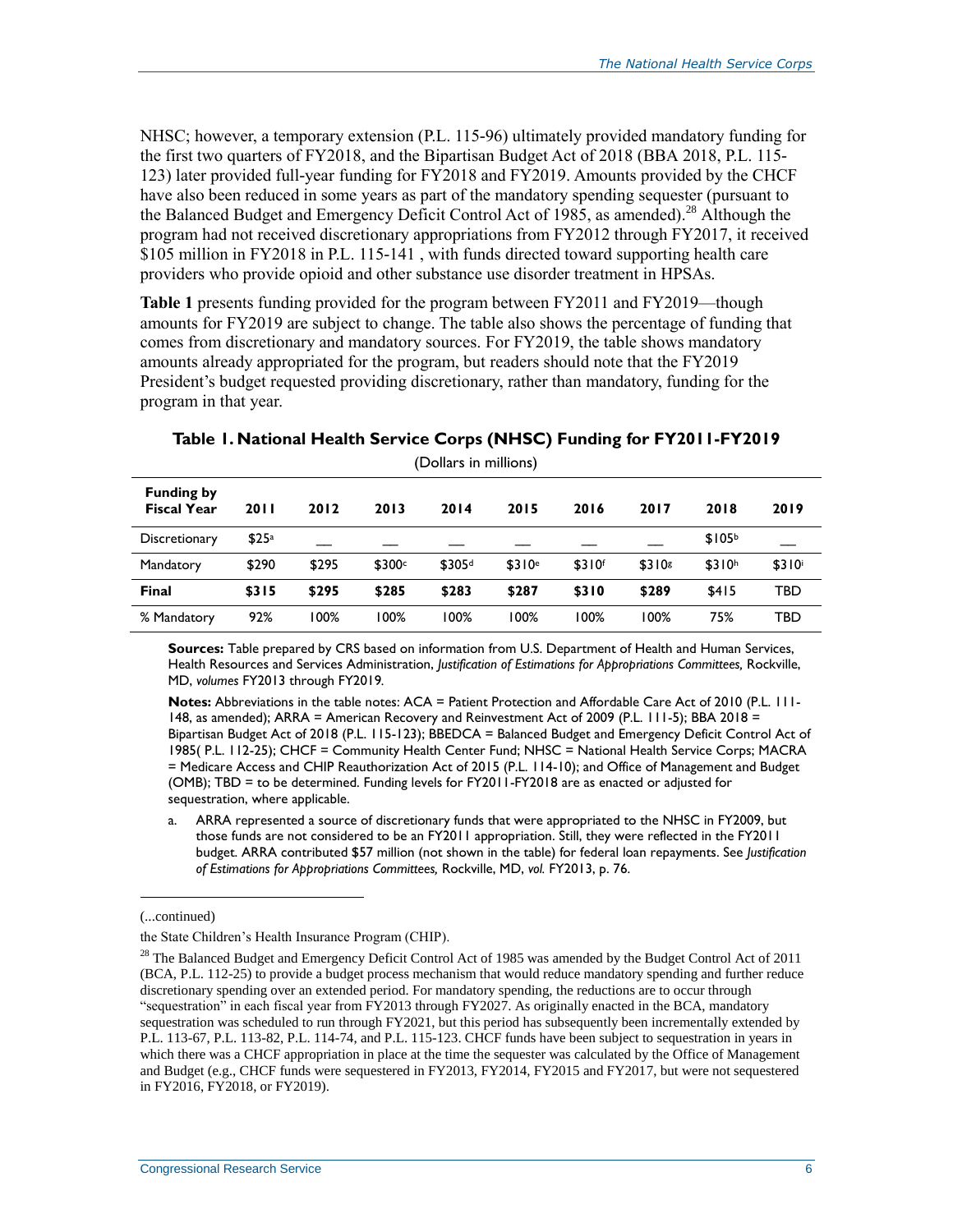- <span id="page-9-0"></span>b. P.L. 115-141; \$30 million of the amount appropriated (\$105 million) is to be made available for a new Rural Communities Opioid Response Initiative administered by the Federal Office of Rural Health Policy in HRSA.
- <span id="page-9-1"></span>c. ACA appropriated \$300 million in mandatory funding for the NHSC to be used in FY2013. However, this amount was subject to the 5.1% mandatory spending sequestration, resulting in a total of \$284.7 million for FY2013. The sequestration order was issued pursuant to the BBEDCA, as amended.
- <span id="page-9-2"></span>d. ACA appropriated \$305 million in mandatory funding for the NHSC to be used in FY2014. However, this amount was subject to the 7.2% mandatory spending sequestration, resulting in \$283 million for FY2014.
- <span id="page-9-3"></span>e. ACA appropriated \$310 million in mandatory funding for the NHSC to be used in FY2015. However, this amount was subject to the 7.3% mandatory spending sequestration, resulting in \$287 million for FY2015.
- <span id="page-9-4"></span>f. MACRA extended mandatory funding for the NHSC, as part of the CHCF, for FY2016 and FY2017, at \$310 million in mandatory funding each fiscal year. However, this funding extension was enacted after the mandatory spending sequester for FY2016 was calculated by OMB. As a consequence, OMB did not include the FY2016 funding in the sequester calculation, and thus no sequester was ordered for the NHSC funding in FY2016. (See *OMB Report to Congress on the Joint Committee Reductions for Fiscal Year 2016*, February 2, 2015, available a[t https://obamawhitehouse.archives.gov/sites/default/files/omb/assets/legislative\\_reports/](https://obamawhitehouse.archives.gov/sites/default/files/omb/assets/legislative_reports/sequestration/2016_jc_sequestration_report_speaker.pdf) [sequestration/2016\\_jc\\_sequestration\\_report\\_speaker.pdf.\)](https://obamawhitehouse.archives.gov/sites/default/files/omb/assets/legislative_reports/sequestration/2016_jc_sequestration_report_speaker.pdf). P.L. 114-223 provided \$6 million in supplemental NHSC funding for Zika response. See discussion in CRS Report R44460, *[Zika Response](http://www.crs.gov/Reports/R44460)  [Funding: Request and Congressional Action](http://www.crs.gov/Reports/R44460)*.
- <span id="page-9-5"></span>g. MACRA appropriated \$310 million in mandatory funding for the NHSC to be used in FY2017. However, this amount is subject to the 6.9% mandatory spending sequestration, resulting in \$289 million.
- <span id="page-9-6"></span>h. BBA 2018 appropriated \$310 million in mandatory funding for the NHSC for each of FY2018 and FY2019. These funds were appropriated after OMB had calculated the mandatory amounts to be sequestered in these fiscal years. As a result, no sequestration was applied to these mandatory NHSC funds.
- <span id="page-9-7"></span>i. The FY2019 President's budget requested \$310 million in discretionary funding for the NHSC. However, three days before the FY2019 budget was released, P.L. 115-123 appropriated \$310 million in mandatory funding for the NHSC in FY2019. The President's budget requests that NHSC be funded by discretionary spending, instead of mandatory spending, in FY2019. See Letter from Mick Mulvaney, Director Office of Management and Budget, to The Honorable Paul D. Ryan, Speaker of the House of Representatives, February 12, 2018, [https://www.whitehouse.gov/wp-content/uploads/2018/02/Addendum-to-the-FY-2019-](https://www.whitehouse.gov/wp-content/uploads/2018/02/Addendum-to-the-FY-2019-Budget.pdf) [Budget.pdf.](https://www.whitehouse.gov/wp-content/uploads/2018/02/Addendum-to-the-FY-2019-Budget.pdf)

## **Program Size**

NHSC program size is measured in three ways: (1) funding, discussed above; (2) recruitment*,* which is the number of awards in different categories; and (3) field strength, which is the number of NHSC clinicians currently fulfilling their service commitments. Recruitment in a given year is generally smaller than the program's field strength because the latter includes loan repayors who are currently fulfilling their service commitments, including those who are fulfilling a second year of their service commitment, and individuals who received scholarships or S2S agreements in earlier years who have completed their required training and are currently fulfilling their service commitments. The section below discusses recruitment and field strength.

#### **Recruitment**

From FY2011 through FY2017, the most recent year of final data available, the NHSC offered more than 39,000 loan repayment agreements and scholarship awards to individuals who have agreed to serve for a minimum of two years in a HPSA. In FY2011, the beginning of the ACA's CHCF, the NHSC received its largest appropriation to date, which increased the number of awards that the NHSC was able to make. The number of awards made has varied since FY2011, with an increase in FY2016, while the number of awards made in FY2017 was more similar to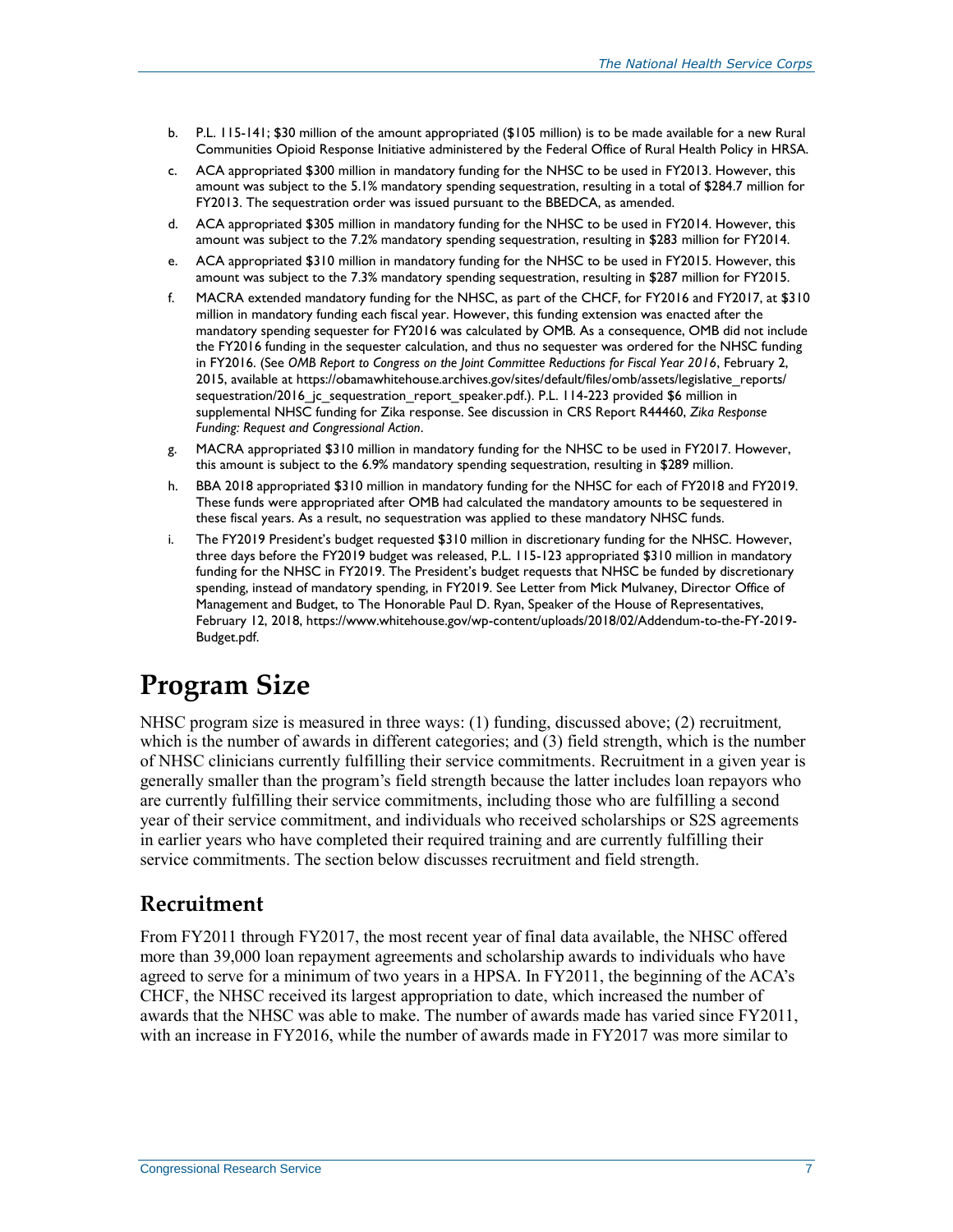the number awarded in FY2015.<sup>29</sup> **[Table 2](#page-10-0)** shows NHSC clinician recruitment activity for the NHSC's active programs, by type of award, from FY2011 through FY2017.

| Program                                                                      | <b>FY2011</b> | <b>FY2012</b>   | <b>FY2013</b> | <b>FY2014</b>  | <b>FY2015</b> | <b>FY2016</b> | <b>FY2017</b> |
|------------------------------------------------------------------------------|---------------|-----------------|---------------|----------------|---------------|---------------|---------------|
| Federal Loan Repayment<br>Agreements (New)                                   | 4,113         | 2,342           | 2,106         | 2,775          | 2,934         | 3,079         | 2,554         |
| Federal Loan Repayment<br>Agreements (Continuing)                            | 1,305         | 1,925           | 2,399         | 2,105          | 1,841         | 2,111         | 2,259         |
| <b>Total Federal Loan</b><br>Repayment (New &<br>Continuing)                 | 5,418         | 4,267           | 4,505         | 4,880          | 4,775         | 5,190         | 4,813         |
| <b>Students to Service Loan</b><br><b>Repayment Agreements</b>               |               | 69              | 78            | 79             | 96            | 92            | 175           |
| Scholarship Awards (New)                                                     | 253           | 212             | 180           | 190            | 196           | 205           | 181           |
| Scholarship Awards<br>(Continuing)                                           | 9             | $\overline{10}$ | 16            | $\overline{7}$ | $\mathbf{H}$  | 8             | 7             |
| <b>Total Scholarship</b><br>Awards (New &<br>Continuing)                     | 262           | 222             | 196           | 197            | 207           | 213           | 188           |
| <b>State Loan Repayment</b><br><b>Agreements</b><br>(Number of Participants) | 394           | 281             | 447           | 464            | 620           | 634           | 535           |
| <b>Total Awards (all types)</b>                                              | 6,074         | 4,839           | 5,226         | 5,620          | 5,698         | 6, 129        | 5,801         |

<span id="page-10-0"></span>**Table 2. National Health Service Corps (NHSC) Recruitment, FY2011- FY2017** (By number of awards or agreements [except for states, by number of participants])

**Source:** Prepared by CRS, based on data in U.S. Department of Health and Human Services, Health Resources and Services Administration, *Justification of Estimations for Appropriations Committees, FY2019*, Rockville, MD, pp. 74.

### **Field Strength**

 $\overline{a}$ 

The number of awards the NHSC makes at any point in time is only one component of program size, as not all awardees are currently serving as NHSC providers. Specifically, NHSC scholars and S2S program participants are still completing their training. As such, the NHSC also measures its field strength, which is the number of NHSC providers who are fulfilling a service obligation in a HPSA in a given year.<sup>30</sup> In FY2017, the most recent year in which data are available, total NHSC field strength was  $10,179$ .<sup>31</sup> Field strength is a measure of both the NHSC appropriation, which affects the number of awards that can be made, and the relative balance

<sup>&</sup>lt;sup>29</sup> In FY2011, the NHSC received a total of \$315 million in appropriated funds, representing a 121.8% increase over the previous year (from \$141 million in FY2010 to \$315 million in FY2011) (see ["NHSC Funding"](#page-7-0) in this report).

<sup>30</sup> National Advisory Council on the National Health Service Corps, *Meeting Minutes Summary*, HHS, Rockville, MD, 2012, p. 2, https://nhsc.hrsa.gov/corpsexperience/aboutus/nationaladvisorycouncil/meetingsummaries/ 011912minutes.pdf.

<sup>31</sup> U.S. Department of Health and Human Services, Health Resources and Services Administration, *Justification of Estimations for Appropriations Committees, FY2019*, Rockville, MD, p. 75. In addition to currently obligated NHSC clinicians, some NHSC alumni may remain as providers in a HPSA. These individuals are not included in NHSC field strength data.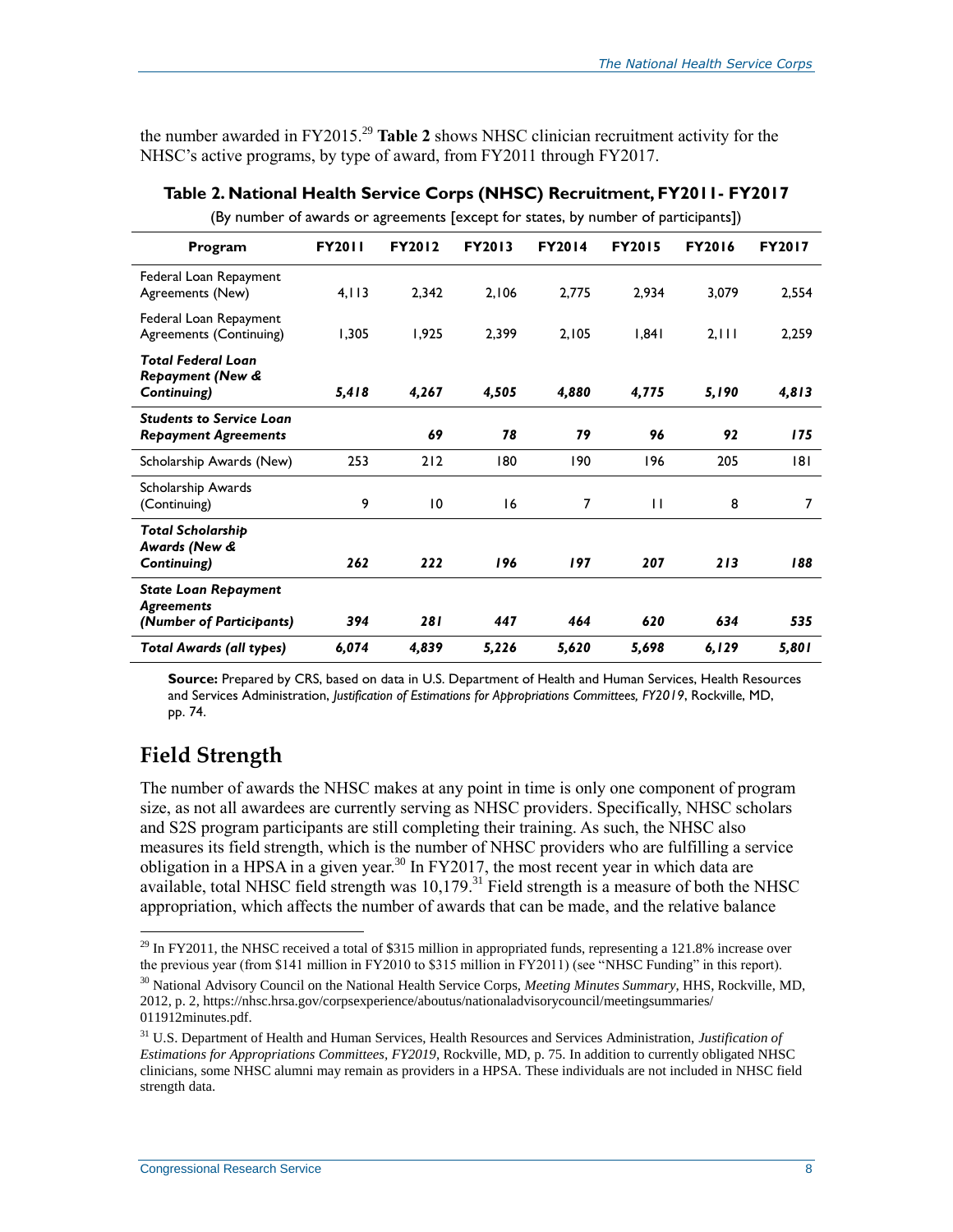between scholarships and loan repayment, both in the current fiscal year and in the past.<sup>32</sup> The NHSC field strength has increased in recent years as the number of awards made has increased (see **[Figure 1](#page-11-0)**). As of April 2018, HRSA data indicate that there were 8,256 total providers. <sup>33</sup> The majority of these individuals (7,620) were loan repayors, which reflects the NHSC's prioritization of clinicians who will undertake their service commitment immediately in HPSAs.<sup>34</sup> In contrast, HRSA makes scholarship awards in an earlier year, so the funding investment is not realized for several years, as the scholar completes his or her schooling and required training.

Despite increased field strength, more sites are eligible to receive an NHSC provider than there are NHSC providers. Specifically, in April 2018, there were 4,605 open NHSC positions that could not be filled because the NHSC field strength was not sufficient to meet the needs of every NHSC site.<sup>35</sup>

<span id="page-11-0"></span>



**Source:** Prepared by CRS, based on data in U.S. Department of Health and Human Services, Health Resources and Services Administration, *Justification of Estimations for Appropriations Committees, FY2019*, Rockville, MD, p. 75. **Note:** NHSC field strength is the number of NHSC clinicians or providers who are fulfilling a service obligation in a Health Professional Shortage Area (HPSA) in exchange for a scholarship or loan repayment agreement.

## **Types of NHSC Providers**

The NHSC is made up of an increasingly diverse set of health professionals. The composition of the NHSC has changed over time. In FY2009, physicians accounted for nearly 35% of providers and were the largest group of providers in the NHSC. In contrast, in FY2016, they made up 21%,

 $\overline{a}$ <sup>32</sup> See section on ["NHSC Funding"](#page-7-0) for a detailed discussion of NHSC funding sources.

 $33$  This number is according to HRSA data on April 26, 2018. Data available at https://datawarehouse.hrsa.gov/Topics/ Nhsc.aspx.

 $34$  Ibid.

 $35$  Ibid.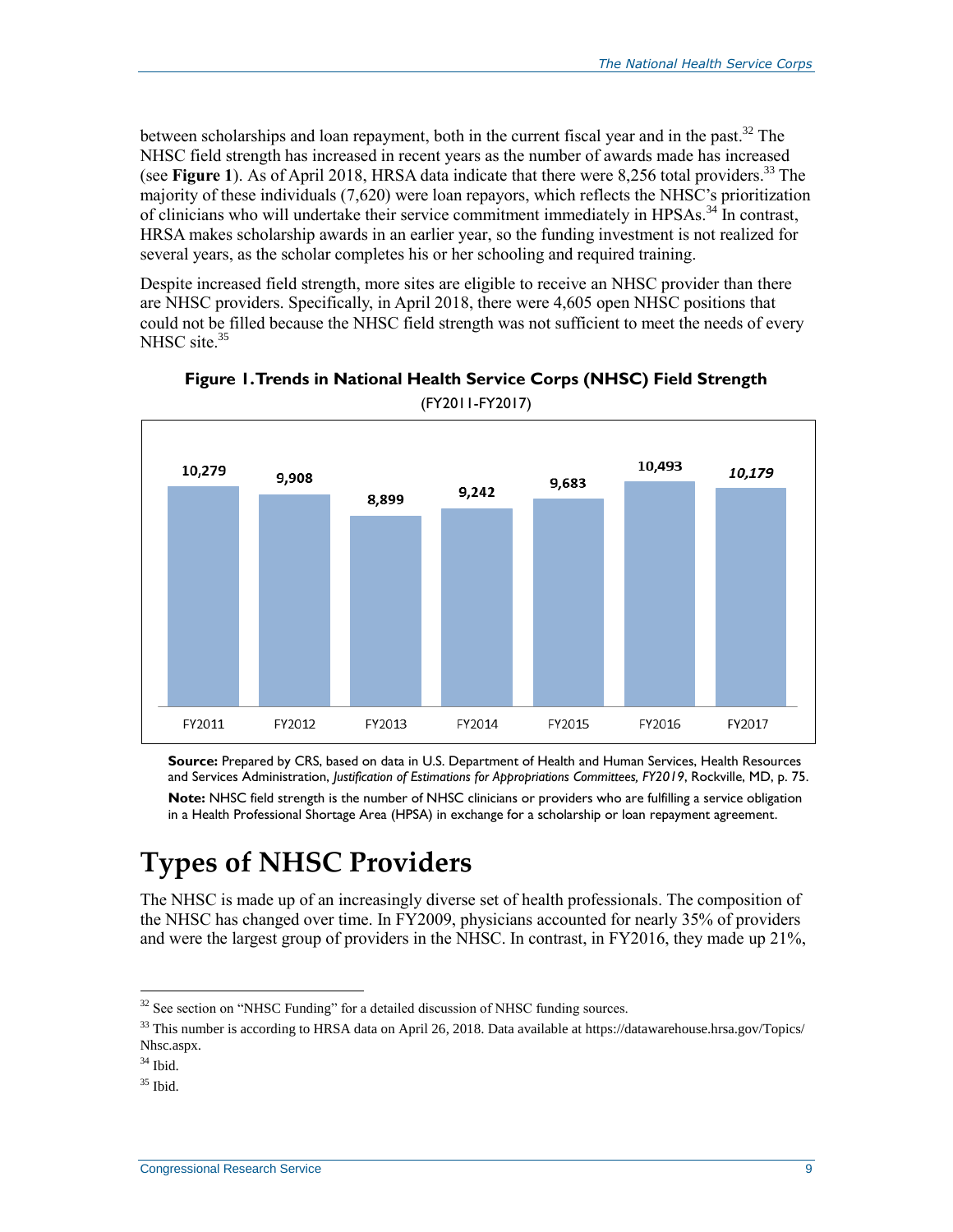and behavioral/mental health providers are now largest provider types.<sup>36</sup> Physicians and nurse practitioners are the next largest groups of providers.

In FY2017, the most recent year for which complete data are available, the following three professional groups made up 73% of the NHSC:

- mental and behavioral health providers  $(30\%)$ ,<sup>37</sup>
- nurse practitioners, including nurse midwives (23%), and
- allopathic and osteopathic physicians  $(20\%)$ .<sup>38</sup>

**[Figure 2](#page-12-0)** shows the NHSC's workforce by provider type in FY2017, the most recent year for which complete data are available.

<span id="page-12-0"></span>

**Figure 2. National Health Service Corps Field Strength, by Discipline**

**Source:** Prepared by CRS, based on data in U.S. Department of Health and Human Services, Health Resources and Services Administration, *Justification of Estimations for Appropriations Committees, FY2019*, Rockville, MD, p. 75.

**Notes:** Total providers = 10,179. Physicians include both allopathic physicians who hold a Doctor of Medicine (MD) degree and osteopathic physicians who hold a Doctor of Osteopathic Medicine (DO) degree. "Other State Loan Repayment Clinicians" may include registered nurses and pharmacists, among others.

### **Legislative Proposals to Expand NHSC Provider Eligibility**

Some individuals and professional groups have advocated for making additional provider types eligible for the NHSC. For example, legislation in the  $115<sup>th</sup>$  Congress (H.R. 1378) would make chiropractors eligible to participate in the federal scholarship and loan repayment programs, and

<sup>36</sup> U.S. Department of Health and Human Services, Health Resources and Services Administration, *Justification of Estimates for Appropriations Committees, FY2011*, p. 69.

 $37$  This number is an underestimate because psychiatrists are counted as physicians and advanced practice psychiatric nurses are counted as nurse practitioners.

<sup>38</sup> U.S. Department of Health and Human Services, Health Resources and Services Administration, *Justification of Estimations for Appropriations Committees, FY2018,* Rockville, MD, p. 70. Nurse Practitioners make up 20% of the NHSC's workforce; 2% of these are nurse-midwives.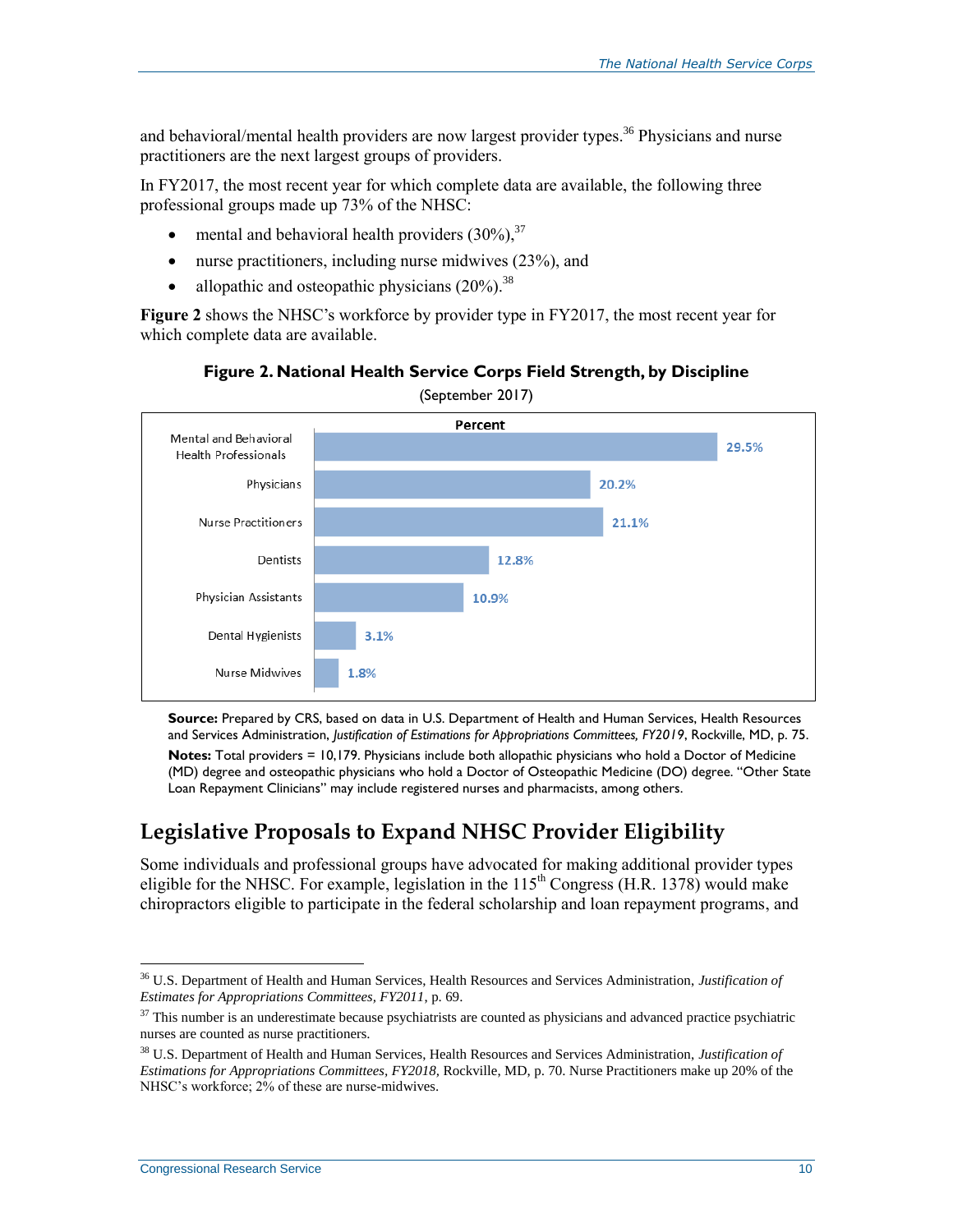[H.R. 1639](http://www.congress.gov/cgi-lis/bdquery/z?d115:H.R.1639:) and S. 619 would make physical therapists eligible for the federal loan repayment program.

The Consolidated Appropriations Act, 2018 [\(P.L. 115-141\)](http://www.congress.gov/cgi-lis/bdquery/R?d115:FLD002:@1(115+141)), expanded eligibility for the NHSC loan repayment program to substance use disorder counselors; the law also increased NHSC funding and specified that this funding be used to support substance use disorder providers. These specifications in the law may avert a number of the potential concerns that exist with other efforts to expand NHSC eligible provider types or sites. Specifically, because the number of applicants applying for awards exceeds the funding available, past efforts to expand provider eligibility have been met with concerns that it would increase competition for the program unless there was an increase in appropriations. Moreover, adding new provider types or site type does not guarantee that newly eligible clinicians or sites would receive awards, because there are no quotas for specific numbers of providers by discipline; however, the changes in the Consolidated Appropriations Act, 2018 (P.L. 115-141), specify that funds be used to support the newly added providers. Generally, NHSC awards are made competitively, with scholarships generally awarded based on participant characteristics (e.g., the participant's commitment to primary care practice and the likelihood of remaining in a shortage area after the NHSC service commitment has ended).<sup>39</sup> Loan repayment awards are made based on the HPSA score of the site and on the loan repayment program participant's characteristics. $40$ 

### **Administrative Authority to Expand NHSC Provider Eligibility**

Although legislation has been used to modify eligible disciplines, the HHS Secretary has some authority to add disciplines without new laws being enacted. For example, exchanges among the Secretary of HHS and the House and Senate Appropriations Committees seem to suggest that Congress recognizes the Secretary's authority to include additional disciplines in the NHSC without congressional action. For example, in 2012, the Senate Appropriations Committee urged the Secretary to offer loan repayments to pharmacists and chiropractors through the NHSC.<sup>41</sup>

Despite what appeared at that time to be congressional support for administrative action, in 2013, the Secretary declined to include pharmacists on the list of eligible NHSC providers. The Secretary's response to this request from the Senate Appropriations Committee was based on an interpretation that pharmacy and chiropractor services would be outside of the core intent of the NHSC to provide "primary health services." $42$ 

<sup>39</sup> U.S. Department of Health and Human Services, Health Resources and Services Administration, *NHSC Scholarship Program, School Year 2017-2018 Application & Program Guidance*, https://nhsc.hrsa.gov/downloads/ spapplicationguide.pdf, pp.7-9.

<sup>40</sup> U.S. Department of Health and Human Services, Health Resources and Services Administration, *National Health Service Corps Loan Repayment Program*, https://nhsc.hrsa.gov/loanrepayment/lrpapplicationguidance.pdf, p. 17.

<sup>&</sup>lt;sup>41</sup> U.S. Congress, Senate Committee on Appropriations, Subcommittee on Departments of Labor, Health and Human Services, and Education, and Related Agencies, *Departments Labor, Health and Human Services, and Education, and Related Agencies Appropriation Bill, 2012, To Accompany S. 1599,* 112<sup>th</sup> Cong., 1<sup>st</sup> sess., September 22, 2011, 112-84 (Washington: GPO, 2012), p. 40.

 $42$  Primary health services are defined as health services regarding family medicine, internal medicine, pediatrics, obstetrics and gynecology, dentistry, or mental health that are provided by physicians or other health professionals. HHS, HRSA, *Justification of Estimates for Appropriations Committees, FY2013*, p. 371, http://www.hrsa.gov/about/ budget/budgetjustification2013.pdf. In P.L. 107-251, Health Care Safety Net Amendments of 2001 (enacted on October 26, 2002), Congress required the Secretary to implement a "Chiropractic/Pharmacist Demonstration Project" under Section 338B of the PHSA (or the NHSC's Federal Loan Repayment Program). Following a general notice (68 *Federal Register* 112; 34981; June 11, 2003), the Secretary implemented the program but discontinued it after initial demonstrations were completed. Source: CRS email communication HHS, Office of Legislative Affairs, August 2016.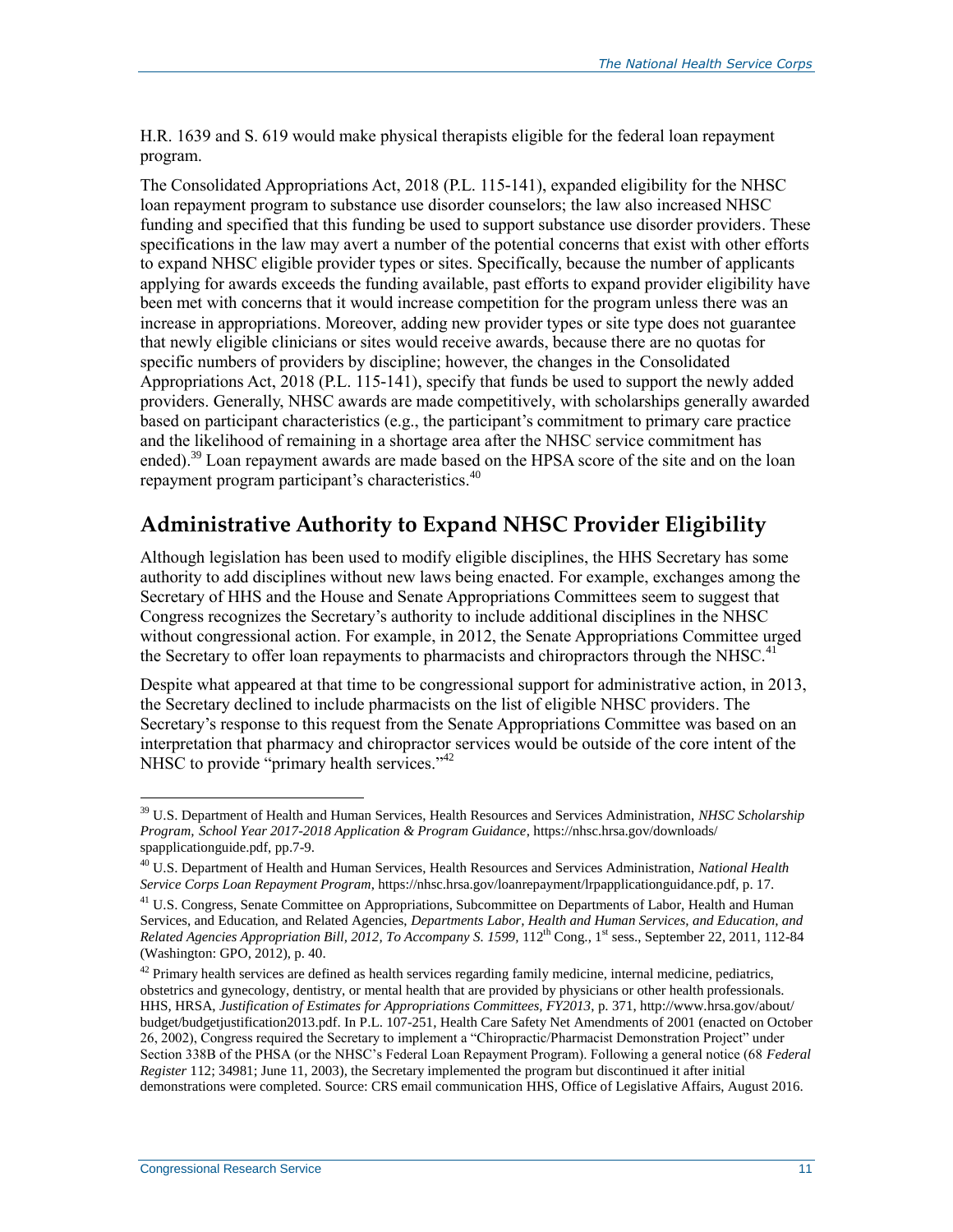In 2015, the Senate Appropriations Committee again raised the issue of the Secretary's authority to add pharmacists, which are sometimes part of primary care teams; however, these providers remain ineligible for loan repayment. Similar conversations have occurred between HHS and the House Appropriations Committee regarding optometry.<sup>43</sup>

In each of these instances, HHS has not agreed to expand the program's eligibility out of concern that doing so would shift the program away from its traditional focus of providing primary care to underserved populations. HHS also emphasized that the program is currently competitive and that adding new disciplines as eligible could redirect NHSC funds away from already identified clinical shortage areas and add new ones.<sup>44</sup> Another concern is that adding new providers may limit the total number of individuals served by the NHSC because the new provider types (e.g., optometrists and chiropractors) serve a narrower subset of the population than do primary care providers.

Despite debates on expanding the clinicians eligible for the NHSC, Congress has, at times, clarified the range of eligible providers. For example, the 21<sup>st</sup> Century Cures Act, enacted in 2016, clarified that adolescent and child psychiatrists are eligible to participate in the federal loan repayment program.<sup>45</sup> This law, however, did not expand the list of NHSC providers. Instead, it sought to clarify that, within the existing group of NHSC-eligible psychiatrists, those who specialize in child and adolescent psychiatry are eligible to participate in the NHSC.

## **NHSC Provider Locations**

NHSC providers may serve at a number of facility types that generally focus on providing outpatient primary care to patients regardless of their ability to pay. In addition, some NHSC provider sites generally focus on primary care, such as community mental health centers, which are more targeted to behavioral health care. As mentioned, these facilities must be located in HPSAs. NHSC eligible sites include<sup>46</sup>

- community mental health centers,
- correctional facilities,
- critical access hospitals,
- facilities funded by the Indian Health Service (including those operated by Indian Tribes, Tribal Organizations, and Urban Indian Organizations),
- federal health centers (i.e., Federally Qualified Health Centers [FQHCs]),
- FQHC look-alikes,

<sup>&</sup>lt;sup>43</sup> H.Rept. 114-699, Departments of Labor, Health and Human Services, and Education, and Related Agencies Appropriations Bill, 2017, to accompany H.R. 5926, pp. 28.

<sup>44</sup> HHS, HRSA, *Justification of Estimates for Appropriations Committees, FY2017*, p. 427, http://www.hrsa.gov/about/ budget/budgetjustification2017.pdf. In the 2018 Budget Justification, HRSA also declined to broaden the eligible disciplines for the NHSC. See Department of Health and Human Services, Health Resources and Services Administration, *Justification of Estimations for Appropriations Committees, FY2018*, Rockville, MD, pp. 331.

<sup>45</sup> See discussion of Sec. 9023 in CRS Report R44718, *The Helping Families in Mental Health Crisis Reform Act of 2016 (Division B of P.L. 114-255)*.

<sup>&</sup>lt;sup>46</sup> Under limited circumstances, NHSC providers may also fulfill their service commitment by working in a private practice in a HPSA. For more information about these facility types, see CRS Report R43937, *Federal Health Centers: An Overview* for description of health centers and Appendix A for description of other NHSC eligible facility types. Indian Health Service facilities are also described in CRS Report R43330, *The Indian Health Service (IHS): An Overview*.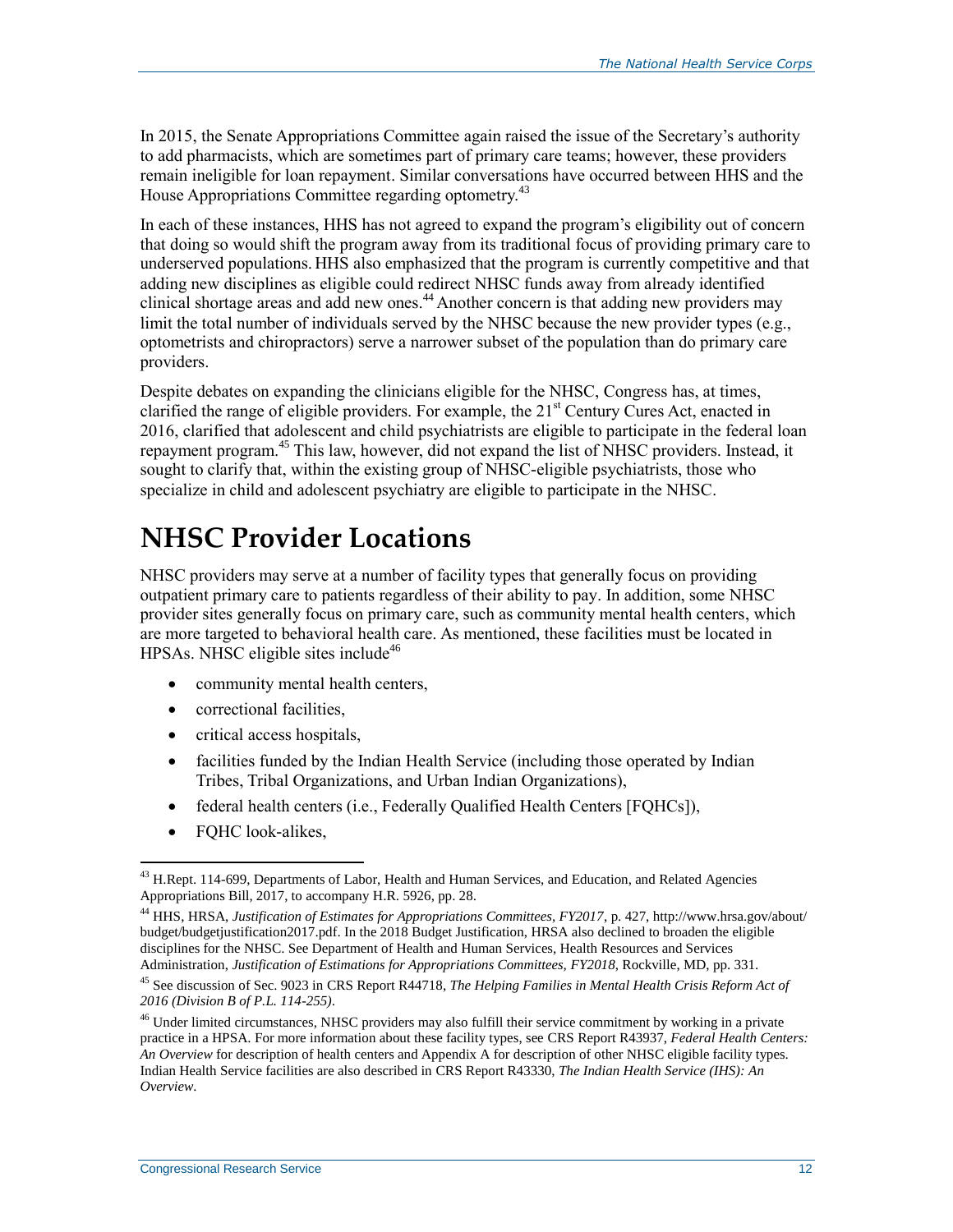- free clinics,
- rural health clinics, and
- school-based health centers.

NHSC providers can be placed at facilities operated by not-for-profit organizations and by government entities (including state, local, tribal, and federally operated facilities). In addition, HRSA requires that NHSC sites are part of a system of care (e.g., have after-hours arrangements for patient care); have a documented record of sound fiscal management; have a history of using NHSC providers appropriately and efficiently; accept beneficiaries from Medicare, Medicaid, and CHIP; have a sliding scale discount schedule; and have general community support for assigning NHSC providers to the facility.<sup>47</sup>

More than half of all NHSC providers serve at federally qualified health centers (FQHCs), which provide outpatient—generally primary and behavioral—health care to disadvantaged populations regardless of their ability to pay (see **[Figure 3](#page-16-0)**).<sup>48</sup> NHSC providers also increasingly provide care at facilities funded by the Indian Health Service, including federal, tribal, and urban Indian health facilities. As of August 2017, 492 (5.4%) providers were fulfilling their service commitment at IHS-funded facilities, an increase from the 421 providers who were placed at IHS facilities as of December 2015.<sup>49</sup> As mentioned, NHSC providers generally fulfill their service commitment in outpatient settings. However, some may serve at IHS-funded hospitals, and in recent years, some have fulfilled part of their service commitment (up to 24 hours per week) at critical access hospitals (CAHs), which are small hospitals located in rural areas. As of August 2017, 45 NHSC providers were serving at CAHs. HRSA requires that these providers split their time between inpatient services at the CAH (up to 24 hours per week) and outpatient services at CAH affiliatedoutpatient clinics (not less than  $16$  hours per week).<sup>50</sup>

<sup>47</sup> U.S. Department of Health and Human Services, Health Resources and Services Administration, *National Health Service Corps Report to Congress For the Year 2016*, submitted to the Committee on Health, Education, Labor and Pensions, U.S. Senate and The Committee on Energy and Commerce, U.S. House of Representatives, Rockville, MD, 2017.

<sup>48</sup> For more information, see CRS Report R43937, *Federal Health Centers: An Overview*.

<sup>&</sup>lt;sup>49</sup> Email from Office of Legislation, Health Resources and Services Administration, Department of Health and Human Services, August 23, 2017 and U.S. Department of Health and Human Services, Indian Health Service, *Justification of Estimations for Appropriations Committees*, FY2017, Rockville, MD, p. 149.

 $50$  Ibid.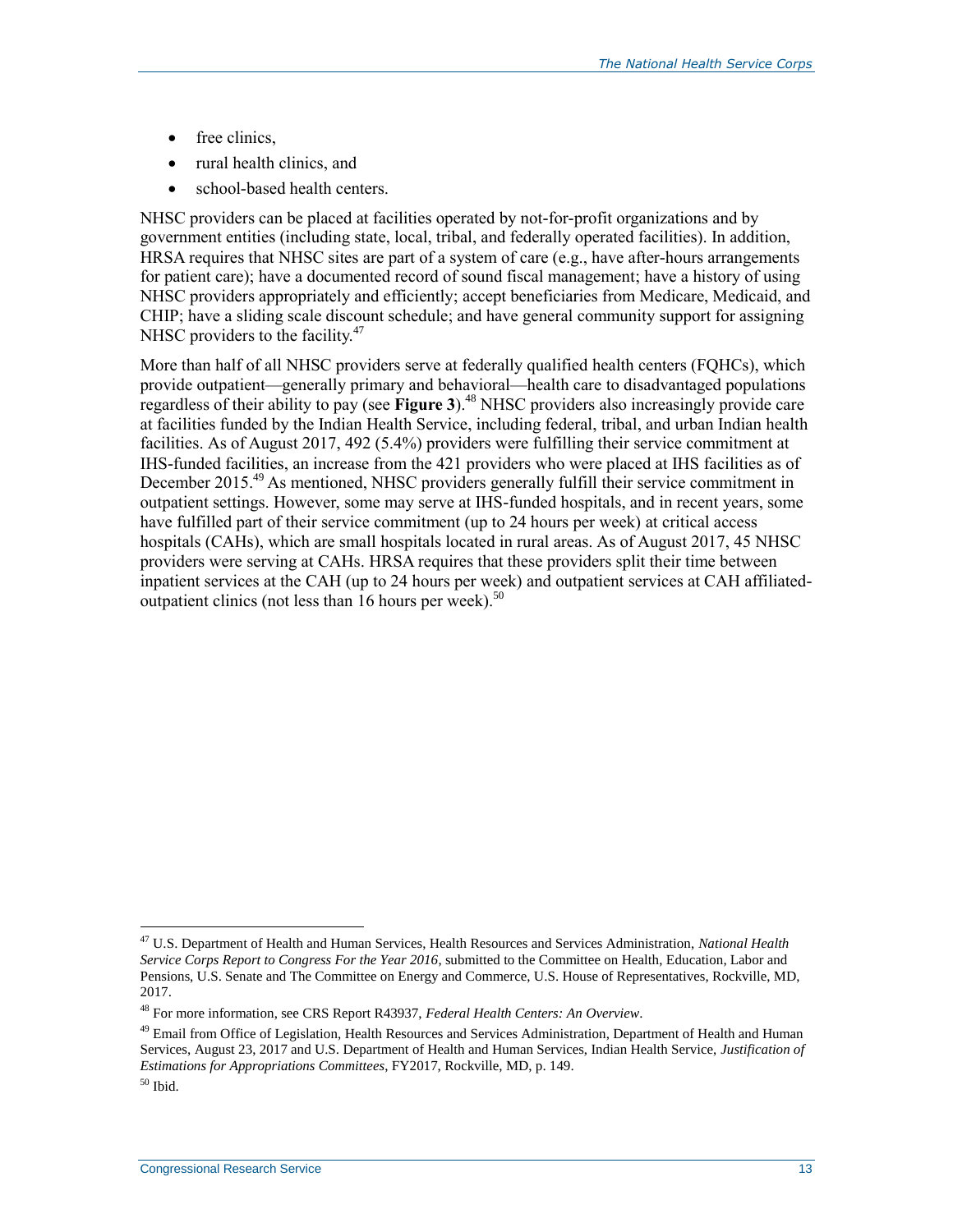<span id="page-16-0"></span>

#### **Figure 3. Facility Types Where NHSC Providers Are Placed**

and Human Services, August 23, 2017.

**Notes:** FQHC = Federally Qualified Health Center and IHS = Indian Health Service.

NHSC providers are located at HPSAs throughout the United States and its territories (see **[Figure](#page-17-0)  [4](#page-17-0)**). According to 2016 data, 23% of all NHSC providers served in rural areas.<sup>51</sup>

<sup>51</sup> U.S. Department of Health and Human Services, Health Resources and Services Administration, *National Health Service Corps Report to Congress For the Year 2016*, submitted to the Committee on Health, Education, Labor and Pensions, U.S. Senate and the Committee on Energy and Commerce, U.S. House of Representatives, Rockville, MD, 2017. According to the U.S. Census Bureau, 19.3% of the U.S. population live in rural areas; see United States Census Bureau, "New Census Data Show Differences Between Urban and Rural Populations," press release, December 8, 2016, https://www.census.gov/newsroom/press-releases/2016/cb16-210.html.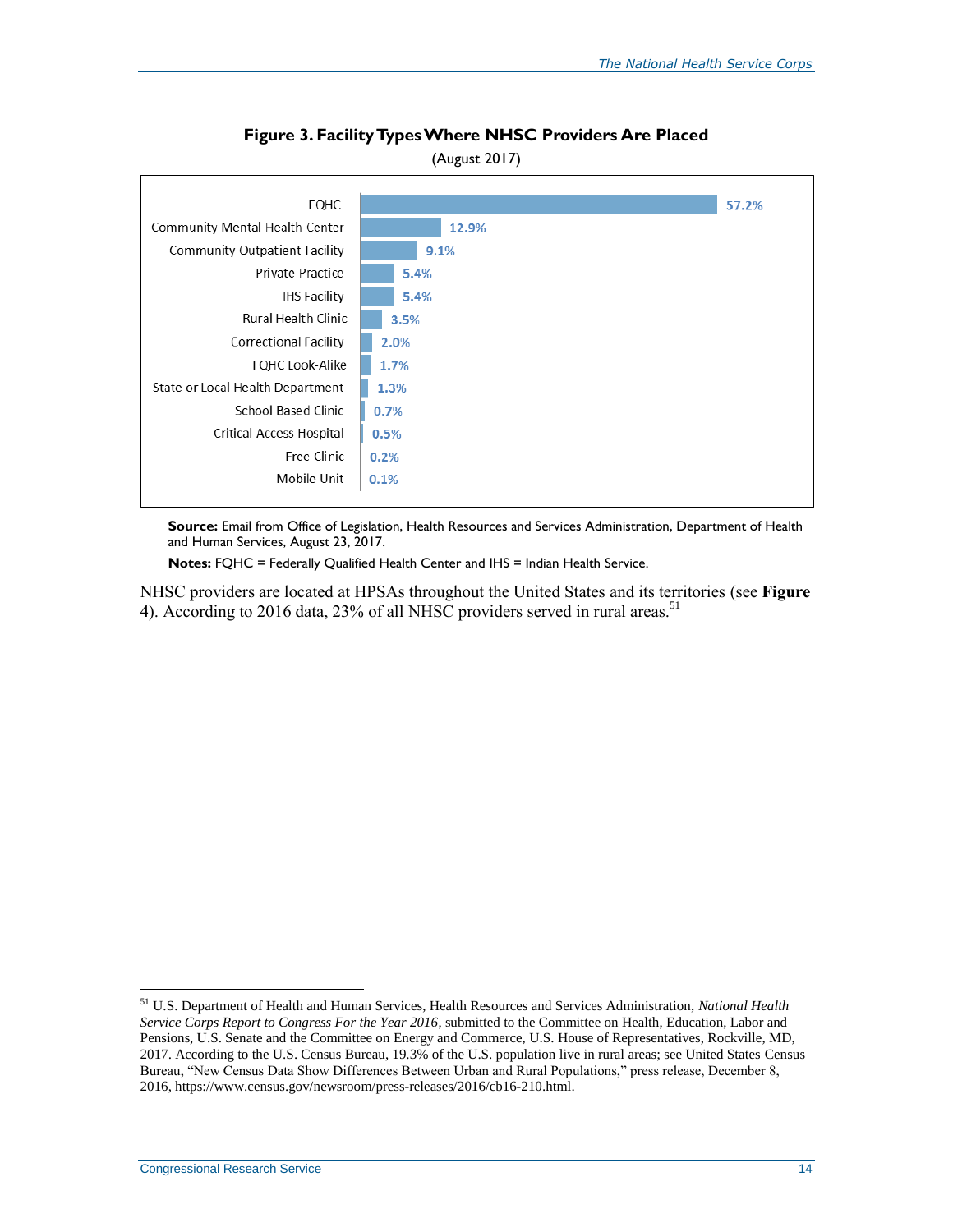<span id="page-17-0"></span>

#### **Figure 4. NHSC Provider Locations**

(April 2018)

**Source:** CRS analysis of HRSA data at https://datawarehouse.hrsa.gov/topics/nhsc.aspx.

Legislative efforts have also been undertaken to expand the types of sites eligible for NHSC providers, specifically targeting facilities that could provide treatment for individuals with opioid addiction. For example, in the  $115<sup>th</sup>$  Congress, [S. 1453](http://www.congress.gov/cgi-lis/bdquery/z?d115:S.1453:) would make substance use disorder treatment facilities eligible provider sites. These facilities provide both outpatient and inpatient services, including medication-assisted treatment. Proposals to expand eligible sites may face similar challenges to proposals to expand provider types—namely that the number of sites eligible for NHSC providers exceeds the program's field strength, so adding new site types may increase the number of sites and positions that seek NHSC providers but are unable to obtain one.

## **Provider Retention**

The NHSC collects limited data on whether NHSC providers remain in HPSAs after fulfilling their service commitments. Available data indicate that less than half (43%) remain at their service site, and nearly 80% practice in a HPSA one year after their service commitment has ended.<sup>52</sup> An FY2012 study found that more than half remain in a HPSA 10 years after completing

<sup>&</sup>lt;sup>52</sup> Data in this paragraph are drawn from U.S. Department of Health and Human Services, Health Resources and Services Administration, *National Health Service Corps Report to Congress For the Year 2016*, submitted to the Committee on Health, Education, Labor and Pensions, U.S. Senate and the Committee on Energy and Commerce, U.S. (continued...)